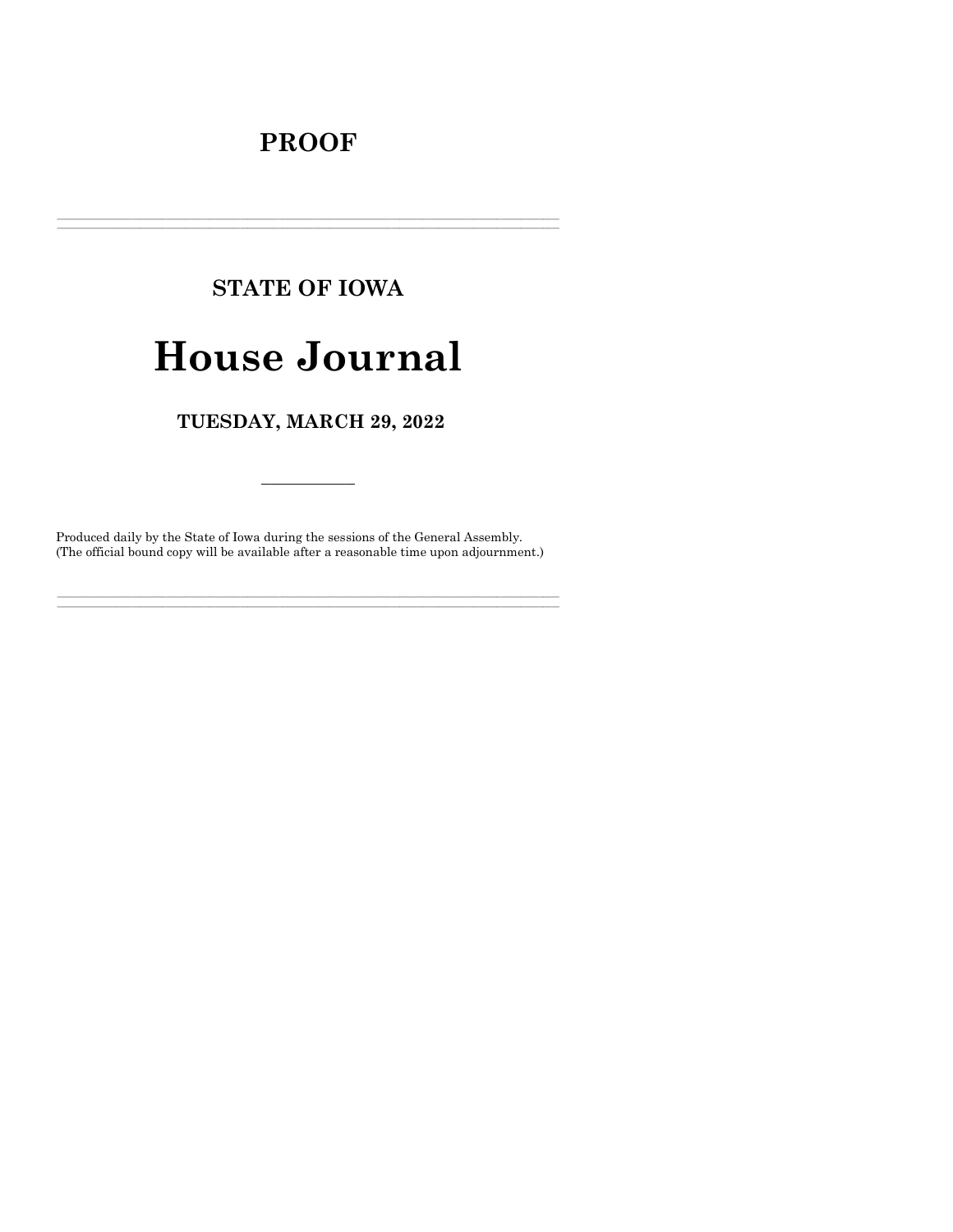# **JOURNAL OF THE HOUSE**

Seventy-ninth Calendar Day - Fiftieth Session Day

Hall of the House of Representatives Des Moines, Iowa, Tuesday, March 29, 2022

The House met pursuant to adjournment at 8:37 a.m., Speaker Grassley in the chair.

Prayer was offered by Candy Bradley. She is the wife and clerk of Bradley of Jones.

#### PLEDGE OF ALLEGIANCE

The Pledge of Allegiance was led by Lydia Hand, Page from Liscomb.

The Journal of Monday, March 28, 2022, was approved.

## SPECIAL PRESENTATION

Lundgren of Dubuque introduced to the House, Thomas Botzios, Consul General of Italy to the Midwest.

The House rose and expressed its welcome.

On motion by Windschitl of Harrison, the House was recessed at 8:47 a.m., until conclusion of the Appropriations and Ways and Means committees.

#### AFTERNOON SESSION

The House reconvened at 4:50 p.m., Wills of Dickinson in the chair.

#### MESSAGES FROM THE SENATE

The following messages were received from the Senate:

Mr. Speaker: I am directed to inform your honorable body that the Senate has on March 29, 2022, amended and passed the following bill in which the concurrence of the House is asked:

[House File 736,](https://www.legis.iowa.gov/legislation/BillBook?ga=89&ba=HF736) a bill for an act relating to limitations on activities related to paid claims under the Medicaid program, and including effective date provisions.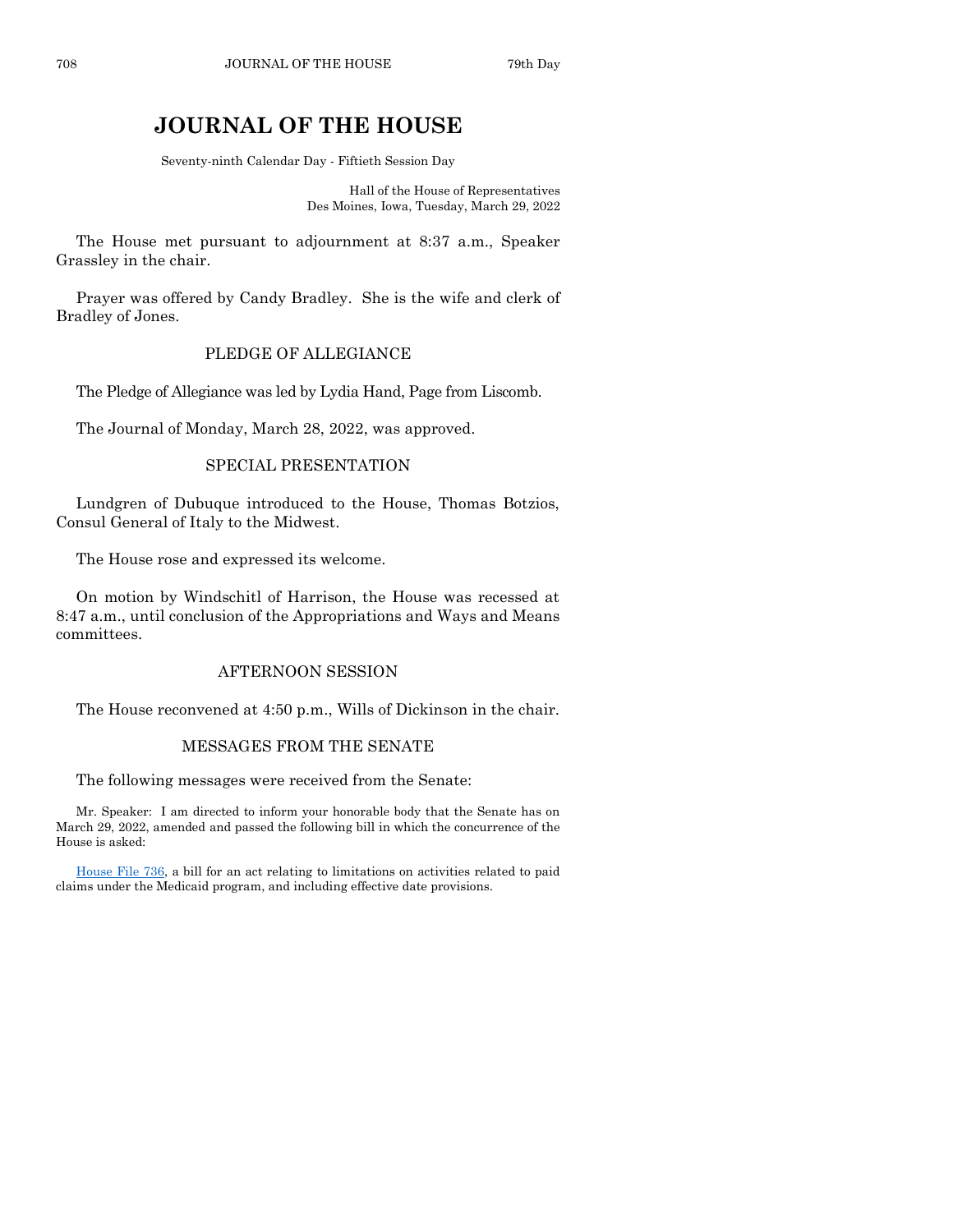Also: That the Senate has on March 29, 2022, amended and passed the following bill in which the concurrence of the House is asked:

[House File 803,](https://www.legis.iowa.gov/legislation/BillBook?ga=89&ba=HF803) a bill for an act relating to duties performed by physician assistants.

Also: That the Senate has on March 29, 2022, amended and passed the following bill in which the concurrence of the House is asked:

[House File 2239,](https://www.legis.iowa.gov/legislation/BillBook?ga=89&ba=HF2239) a bill for an act relating to the discovery of evidence in a criminal or postconviction relief action involving victims of sexual abuse.

Also: That the Senate has on March 29, 2022, passed the following bill in which the concurrence of the Senate was asked:

[House File 2380,](https://www.legis.iowa.gov/legislation/BillBook?ga=89&ba=HF2380) a bill for an act relating to acreage limitations for the production of hemp, and including effective date provisions.

Also: That the Senate has on March 29, 2022, passed the following bill in which the concurrence of the Senate was asked:

[House File 2412,](https://www.legis.iowa.gov/legislation/BillBook?ga=89&ba=HF2412) a bill for an act requiring radon testing and mitigation in public schools, and including applicability provisions.

Also: That the Senate has on March 29, 2022, passed the following bill in which the concurrence of the Senate was asked:

[House File 2469,](https://www.legis.iowa.gov/legislation/BillBook?ga=89&ba=HF2469) a bill for an act relating to corporations by providing for the use of electronic mail and other electronic transmissions, and shareholders' lists.

Also: That the Senate has on March 29, 2022, passed the following bill in which the concurrence of the Senate was asked:

[House File 2481,](https://www.legis.iowa.gov/legislation/BillBook?ga=89&ba=HF2481) a bill for an act relating to judicial selection, including the nominees to the court of appeals, and the appointments, resignations, and residency requirements of district judges, district associate judges, associate juvenile judges, and associate probate judges.

Also: That the Senate has on March 29, 2022, passed the following bill in which the concurrence of the House is asked:

[Senate File 2373,](https://www.legis.iowa.gov/legislation/BillBook?ga=89&ba=SF2373) a bill for an act relating to the enforcement of the lake Manawa and Waubonsie state park user fee pilot programs, and including effective date and applicability provisions.

Also: That the Senate has on March 29, 2022, passed the following bill in which the concurrence of the House is asked:

[Senate File 2374,](https://www.legis.iowa.gov/legislation/BillBook?ga=89&ba=SF2374) a bill for an act relating to alcoholic beverage control and licensing, providing for fees, and including effective date provisions.

Also: That the Senate has on March 29, 2022, passed the following bill in which the concurrence of the House is asked: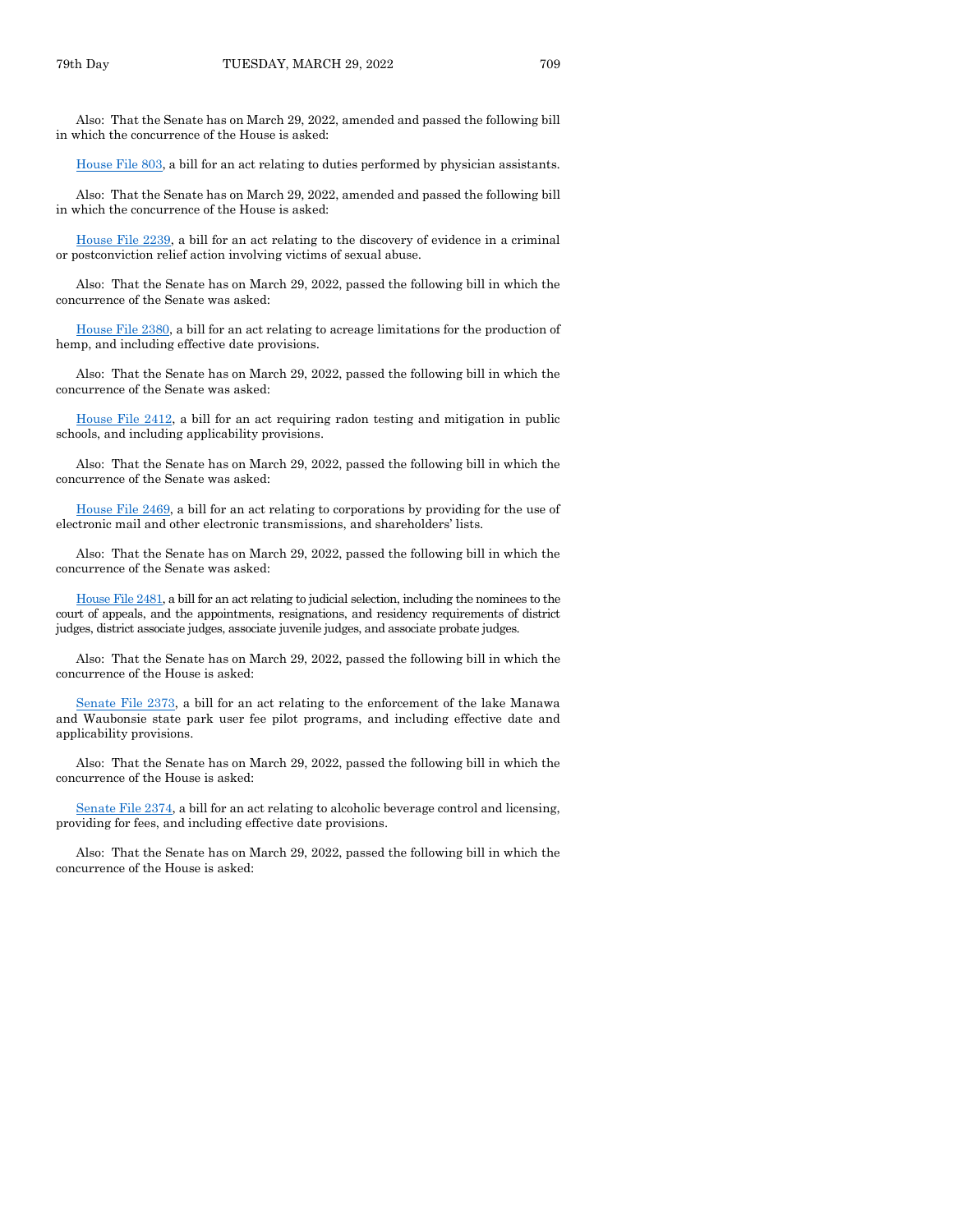[Senate File 2376,](https://www.legis.iowa.gov/legislation/BillBook?ga=89&ba=SF2376) a bill for an act relating to annual all-systems permits issued by the department of transportation for vehicles of excessive weight, and including effective date provisions.

Also: That the Senate has on March 29, 2022, passed the following bill in which the concurrence of the House is asked:

[Senate File 2377,](https://www.legis.iowa.gov/legislation/BillBook?ga=89&ba=SF2377) a bill for an act relating to education, including eligibility for grants under the teach Iowa scholar program, licenses issued by the board of educational examiners, and the use of revenues from the district management levy, and including applicability provisions.

Also: That the Senate has on March 29, 2022, passed the following bill in which the concurrence of the House is asked:

[Senate File 2378,](https://www.legis.iowa.gov/legislation/BillBook?ga=89&ba=SF2378) a bill for an act relating to beverages, including the barrel tax and the acceptance of beverage containers for refund value, providing penalties, and including effective date provisions.

W. CHARLES SMITHSON, Secretary

#### INTRODUCTION OF BILL

**[House File 2578,](https://www.legis.iowa.gov/legislation/BillBook?ga=89&ba=HF2578)** by committee on Appropriations, a bill for an act relating to appropriations for health and human services and veterans and including other related provisions and appropriations, providing penalties, and including effective date and retroactive and other applicability date provisions.

Read first time and placed on the **Appropriations calendar.**

#### CONSIDERATION OF BILLS Appropriations Calendar

[Senate File 586,](https://www.legis.iowa.gov/legislation/BillBook?ga=89&ba=SF586) a bill for an act relating to banks, making appropriations, providing civil penalties, and making civil penalties applicable, with report of committee recommending passage, was taken up for consideration.

Mohr of Scott offered amendment  $H-8001$  $H-8001$  filed by the committee on Commerce and moved its adoption.

The committee amendment H–[8001](https://www.legis.iowa.gov/legislation/BillBook?ga=89&ba=H8001) was adopted.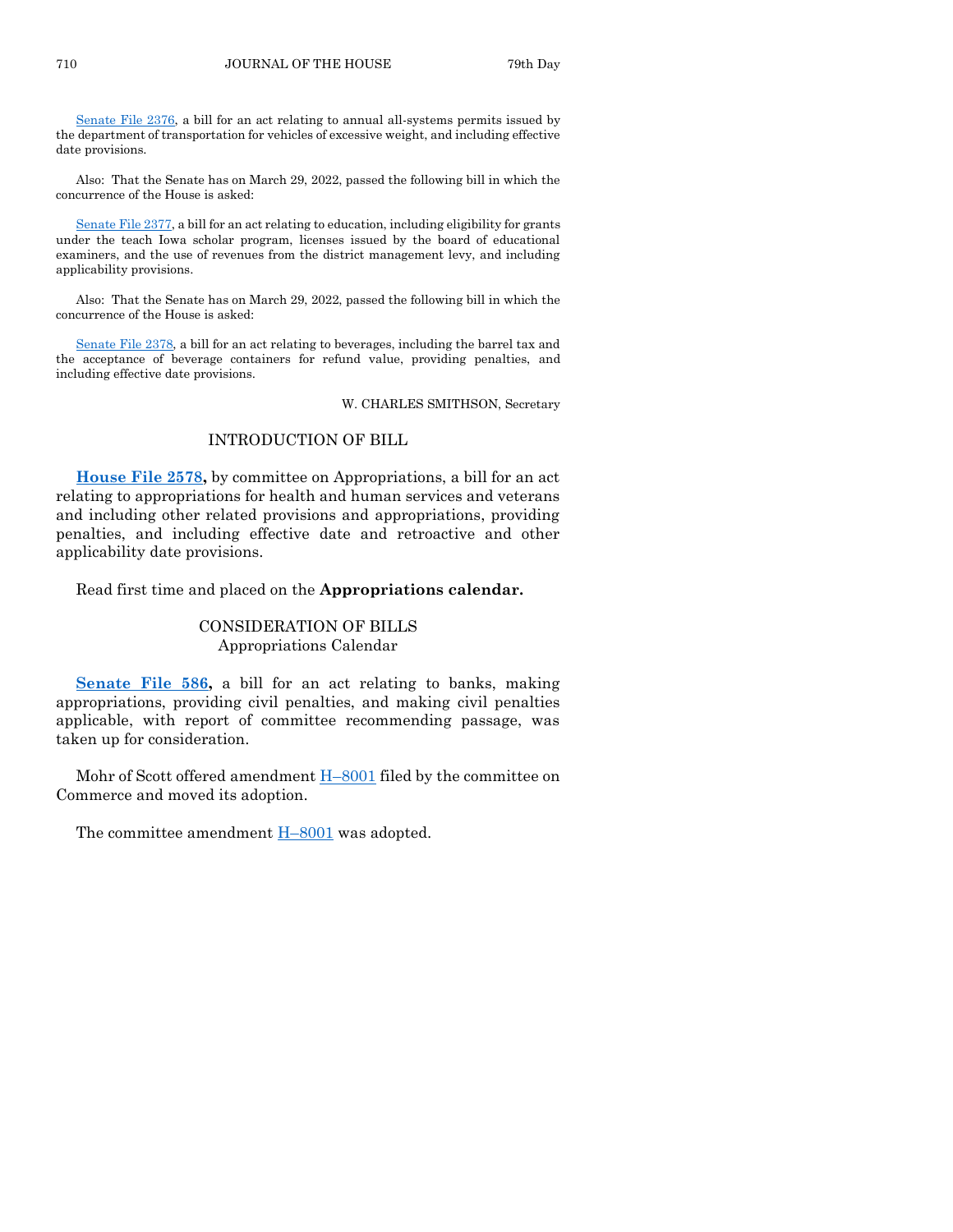Mohr of Scott offered amendment H–[8270](https://www.legis.iowa.gov/legislation/BillBook?ga=89&ba=H8270) filed by him and moved its adoption.

Amendment  $H=8270$  $H=8270$  was adopted.

Mohr of Scott moved that the bill be read a last time now and placed upon its passage which motion prevailed and the bill was read a last time.

On the question "Shall the bill pass?" [\(S.F. 586\)](https://www.legis.iowa.gov/legislation/BillBook?ga=89&ba=SF586)

The ayes were, 96:

| Abdul-Samad  | Anderson | Andrews             | Bacon             |
|--------------|----------|---------------------|-------------------|
| Baxter       | Bennett  | Bergan              | $_{\rm Best}$     |
| Bloomingdale | Boden    | Bossman             | Bousselot         |
| Bradley      | Brink    | <b>Brown-Powers</b> | Bush              |
| Cahill       | Cisneros | Cohoon              | Deyoe             |
| Donahue      | Dunwell  | Ehlert              | Fisher            |
| Forbes       | Fry      | Gerhold             | Gjerde            |
| Gobble       | Graber   | Grassley, Spkr.     | Gustafson         |
| Hall         | Hansen   | Hein                | Hite              |
| Holt         | Hunter   | Ingels              | Isenhart          |
| Jacobsen     | Jacoby   | James               | Jeneary           |
| Jones        | Judge    | Kaufmann            | Kerr              |
| Klein        | Kressig  | Kurth               | Latham            |
| Lohse        | Lundgren | Mascher             | Maxwell           |
| McClintock   | McConkey | Meyer, A.           | Meyer, B.         |
| Mitchell     | Mohr     | Mommsen             | Moore             |
| Nielsen      | Nordman  | Oldson              | Olson             |
| Osmundson    | Paustian | Prichard            | Running-Marquardt |
| Salmon       | Sexton   | Shipley             | Sieck             |
| Siegrist     | Smith    | Sorensen            | Staed             |
| Steckman     | Stone    | Sunde               | Thede             |
| Thompson     | Thorup   | Wessel-Kroeschell   | Westrich          |
| Wheeler      | Wilburn  | Williams            | Winckler          |
| Windschitl   | Wolfe    | Worthan             | Wills.            |
|              |          |                     | Presiding         |
|              |          |                     |                   |

The nays were, none.

Absent or not voting, 4:

|  | Bohannan | Dolecheck | Gaines | Konfrst |
|--|----------|-----------|--------|---------|
|--|----------|-----------|--------|---------|

The bill having received a constitutional majority was declared to have passed the House and the title, as amended, was agreed to.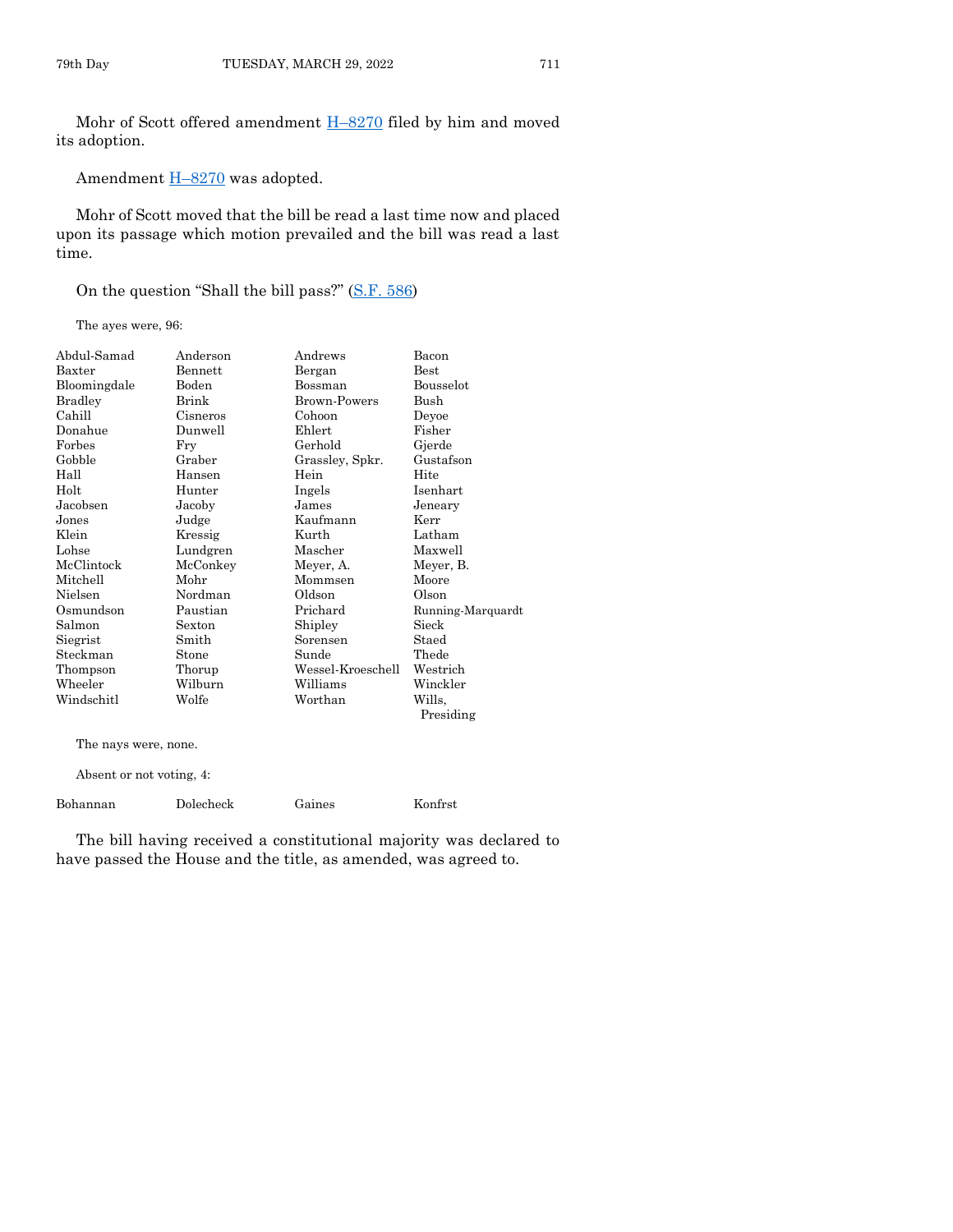#### Unfinished Business Calendar

**[House File 2487,](https://www.legis.iowa.gov/legislation/BillBook?ga=89&ba=HF2487)** a bill for an act relating to paternity in certain actions before the juvenile court, was taken up for consideration.

Wheeler of Sioux moved that the bill be read a last time now and placed upon its passage which motion prevailed and the bill was read a last time.

On the question "Shall the bill pass?" [\(H.F. 2487\)](https://www.legis.iowa.gov/legislation/BillBook?ga=89&ba=HF2487)

The ayes were, 96:

| Best                          |
|-------------------------------|
| Bousselot                     |
| Bush                          |
| Devoe                         |
| Fisher                        |
| Gjerde                        |
| Gustafson                     |
| Hite                          |
| Isenhart                      |
| Jeneary                       |
| Kerr                          |
| Latham                        |
| Maxwell                       |
| Meyer, B.                     |
| Moore                         |
| Olson                         |
| Running-Marquardt             |
| Sieck                         |
| Staed                         |
| Thede                         |
| Wessel-Kroeschell<br>Westrich |
| Winckler                      |
| Wills.                        |
| Presiding                     |
|                               |

The nays were, none.

Absent or not voting, 4:

| Bohannan | Dolecheck | Gaines | Konfrst |
|----------|-----------|--------|---------|
|          |           |        |         |

The bill having received a constitutional majority was declared to have passed the House and the title was agreed to.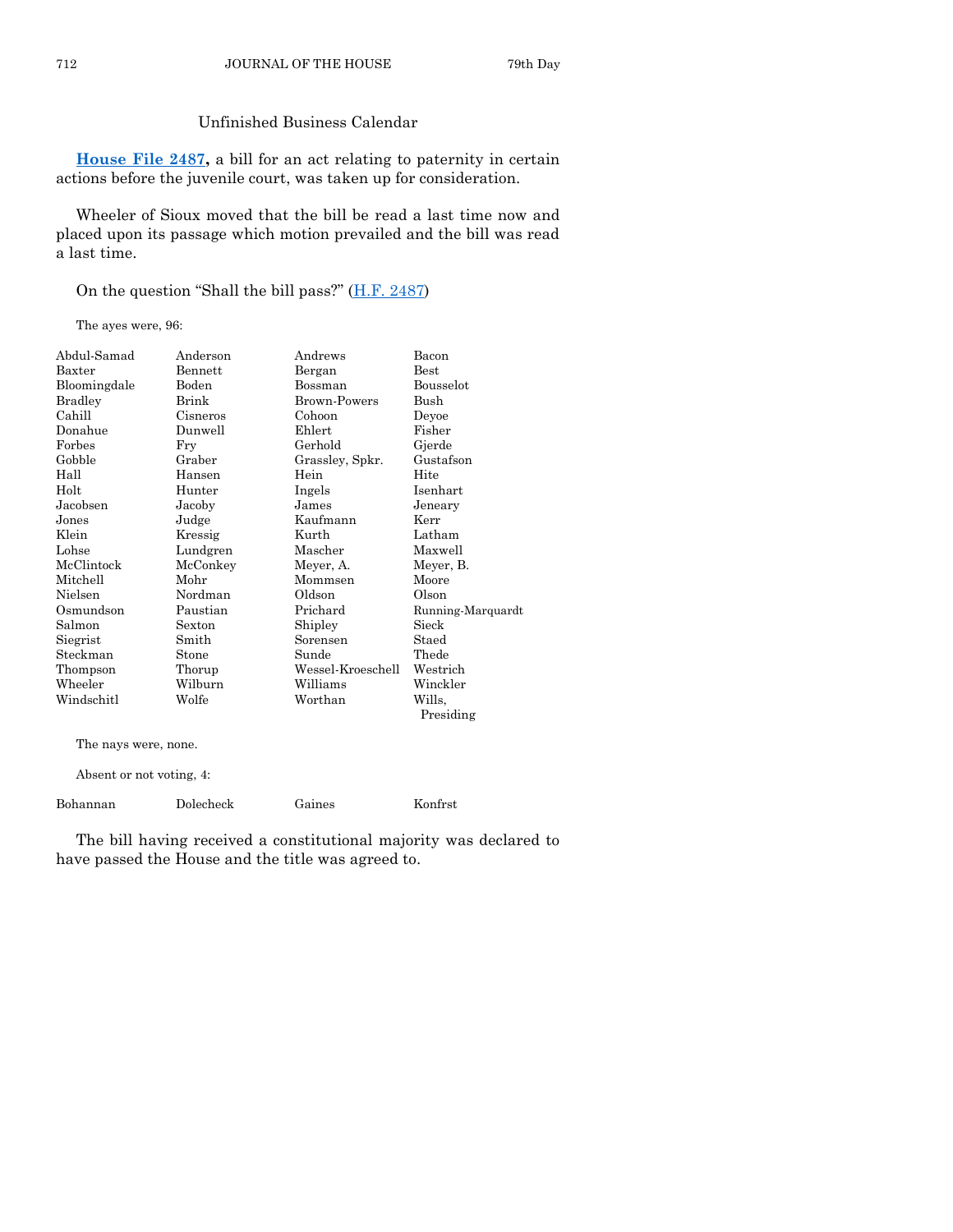[Senate File 2267,](https://www.legis.iowa.gov/legislation/BillBook?ga=89&ba=SF2267) a bill for an act relating to the establishment of emergency response districts, with report of committee recommending passage, was taken up for consideration.

Maxwell of Poweshiek moved that the bill be read a last time now and placed upon its passage which motion prevailed and the bill was read a last time.

On the question "Shall the bill pass?" [\(S.F. 2267\)](https://www.legis.iowa.gov/legislation/BillBook?ga=89&ba=SF2267)

The ayes were, 96:

| Abdul-Samad  | Anderson | Andrews             | Bacon             |
|--------------|----------|---------------------|-------------------|
| Baxter       | Bennett  | Bergan              | Best              |
| Bloomingdale | Boden    | Bossman             | Bousselot         |
| Bradley      | Brink    | <b>Brown-Powers</b> | Bush              |
| Cahill       | Cisneros | Cohoon              | Deyoe             |
| Donahue      | Dunwell  | Ehlert              | Fisher            |
| Forbes       | Fry      | Gerhold             | Gjerde            |
| Gobble       | Graber   | Grassley, Spkr.     | Gustafson         |
| Hall         | Hansen   | Hein                | Hite              |
| Holt         | Hunter   | Ingels              | Isenhart          |
| Jacobsen     | Jacoby   | James               | Jeneary           |
| Jones        | Judge    | Kaufmann            | Kerr              |
| Klein        | Kressig  | Kurth               | Latham            |
| Lohse        | Lundgren | Mascher             | Maxwell           |
| McClintock   | McConkey | Meyer, A.           | Meyer, B.         |
| Mitchell     | Mohr     | Mommsen             | Moore             |
| Nielsen      | Nordman  | Oldson              | Olson             |
| Osmundson    | Paustian | Prichard            | Running-Marquardt |
| Salmon       | Sexton   | Shipley             | Sieck             |
| Siegrist     | Smith    | Sorensen            | Staed             |
| Steckman     | Stone    | Sunde               | Thede             |
| Thompson     | Thorup   | Wessel-Kroeschell   | Westrich          |
| Wheeler      | Wilburn  | Williams            | Winckler          |
| Windschitl   | Wolfe    | Worthan             | Wills.            |
|              |          |                     | Presiding         |

The nays were, none.

Absent or not voting, 4:

Bohannan Dolecheck Gaines Konfrst

The bill having received a constitutional majority was declared to have passed the House and the title was agreed to.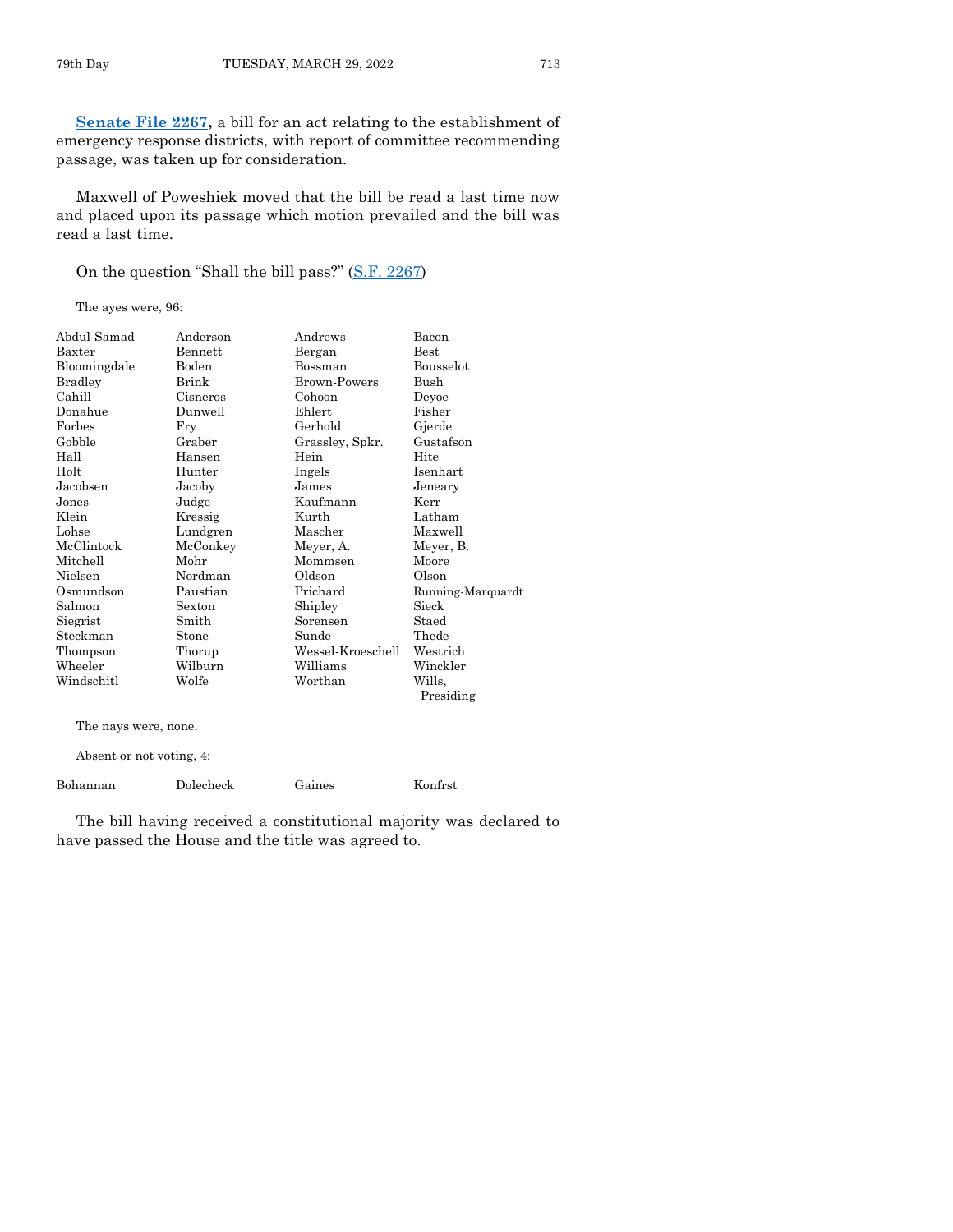**[Senate File 2324,](https://www.legis.iowa.gov/legislation/BillBook?ga=89&ba=SF2324)** a bill for an act relating to the designation of real estate teams and the display of real estate licenses, and including applicability provisions, with report of committee recommending amendment and passage, was taken up for consideration.

Sexton of Calhoun offered amendment  $H-8195$  $H-8195$  filed by the committee on State Government and moved its adoption.

The committee amendment  $H-8195$  $H-8195$  was adopted.

Sexton of Calhoun moved that the bill be read a last time now and placed upon its passage which motion prevailed and the bill was read a last time.

On the question "Shall the bill pass?" [\(S.F. 2324\)](https://www.legis.iowa.gov/legislation/BillBook?ga=89&ba=SF2324)

The ayes were, 95:

| Abdul-Samad    | Anderson          | Andrews             | Bacon       |
|----------------|-------------------|---------------------|-------------|
| Baxter         | Bennett           | Bergan              | <b>Best</b> |
| Bloomingdale   | Boden             | Bossman             | Bousselot   |
| <b>Bradley</b> | Brink             | <b>Brown-Powers</b> | Bush        |
| Cahill         | Cisneros          | Cohoon              | Deyoe       |
| Donahue        | Dunwell           | Ehlert              | Fisher      |
| Forbes         | Fry               | Gerhold             | Gjerde      |
| Gobble         | Graber            | Grassley, Spkr.     | Gustafson   |
| Hall           | Hansen            | Hein                | Hite        |
| Holt           | Hunter            | Ingels              | Isenhart    |
| Jacobsen       | Jacoby            | James               | Jeneary     |
| Jones          | Judge             | Kaufmann            | Kerr        |
| Klein          | Kressig           | Kurth               | Latham      |
| Lohse          | Lundgren          | Mascher             | Maxwell     |
| McClintock     | McConkey          | Meyer, A.           | Meyer, B.   |
| Mitchell       | Mohr              | Mommsen             | Moore       |
| Nielsen        | Nordman           | Oldson              | Olson       |
| Osmundson      | Paustian          | Running-Marquardt   | Salmon      |
| Sexton         | Shipley           | Sieck               | Siegrist    |
| Smith          | Sorensen          | Staed               | Steckman    |
| Stone          | Sunde             | Thede               | Thompson    |
| Thorup         | Wessel-Kroeschell | Westrich            | Wheeler     |
| Wilburn        | Williams          | Winckler            | Windschitl  |
| Wolfe          | Worthan           | Wills.              |             |
|                |                   | Presiding           |             |
|                |                   |                     |             |

The nays were, none.

Absent or not voting, 5:

| Bohannan | Dolecheck | Gaines | Konfrst |
|----------|-----------|--------|---------|
| Prichard |           |        |         |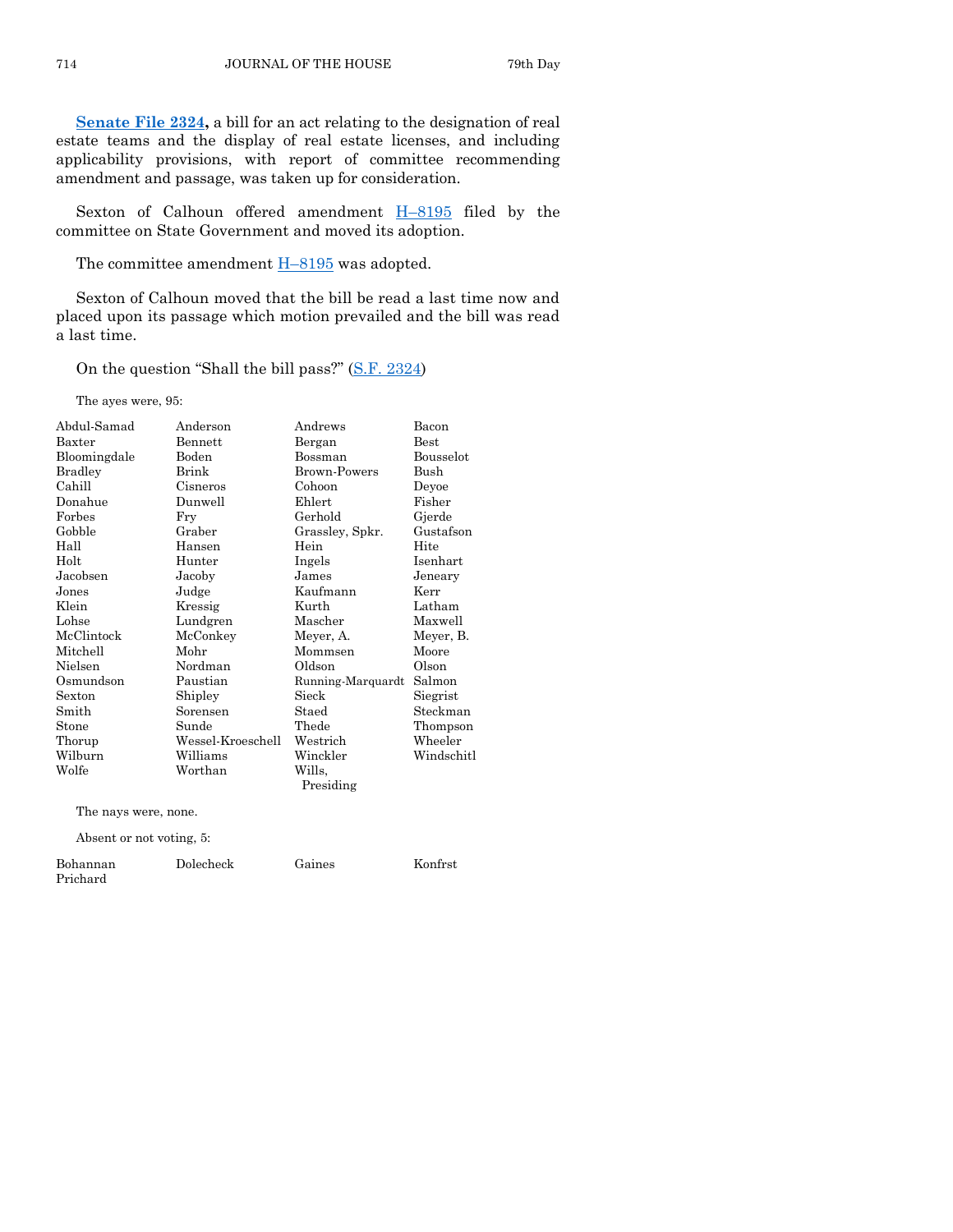The bill having received a constitutional majority was declared to have passed the House and the title was agreed to.

Appropriations Calendar

**[House File 2577,](https://www.legis.iowa.gov/legislation/BillBook?ga=89&ba=HF2577)** a bill for an act relating to education, including requiring the boards of directors of school districts and the governing boards of charter schools to publish certain specified information, modifying provisions related to required social studies instruction, and providing civil penalties, was taken up for consideration.

Thompson of Boone offered amendment  $H-8273$  $H-8273$  filed by him.

Gobble of Polk offered amendment  $H-8299$ , to amendment  $H-8273$ , filed by him from the floor.

The House stood at ease at 5:09 p.m., until the fall of the gavel.

The House resumed session at 5:42 p.m., Wills of Dickinson in the chair.

Gobble of Polk moved the adoption of amendment  $H-8299$ , to amendment H–[8273.](https://www.legis.iowa.gov/legislation/BillBook?ga=89&ba=H8273)

Roll call was requested by Ehlert of Linn and Hite of Mahaska.

On the question "Shall amendment H–[8299,](https://www.legis.iowa.gov/legislation/BillBook?ga=89&ba=H8299) to amendment H–[8273,](https://www.legis.iowa.gov/legislation/BillBook?ga=89&ba=H8273) be adopted?"  $(H.F. 2577)$  $(H.F. 2577)$ 

The ayes were, 96:

| Abdul-Samad    | Anderson | Andrews             | Bacon         |
|----------------|----------|---------------------|---------------|
| Baxter         | Bennett  | Bergan              | $_{\rm Best}$ |
| Bloomingdale   | Boden    | Bossman             | Bousselot     |
| <b>Bradley</b> | Brink    | <b>Brown-Powers</b> | Bush          |
| Cahill         | Cisneros | Cohoon              | Devoe         |
| Donahue        | Dunwell  | Ehlert              | Fisher        |
| Forbes         | Fry      | Gerhold             | Gjerde        |
| Gobble         | Graber   | Grassley, Spkr.     | Gustafson     |
| Hall           | Hansen   | Hein                | Hite          |
| Holt           | Hunter   | Ingels              | Isenhart      |
| Jacobsen       | Jacoby   | James               | Jeneary       |
| Jones          | Judge    | Kaufmann            | Kerr          |
| Klein          | Kressig  | Kurth               | Latham        |
| Lohse          | Lundgren | Mascher             | Maxwell       |
| McClintock     | McConkey | Meyer, A.           | Meyer, B.     |
| Mitchell       | Mohr     | Mommsen             | Moore         |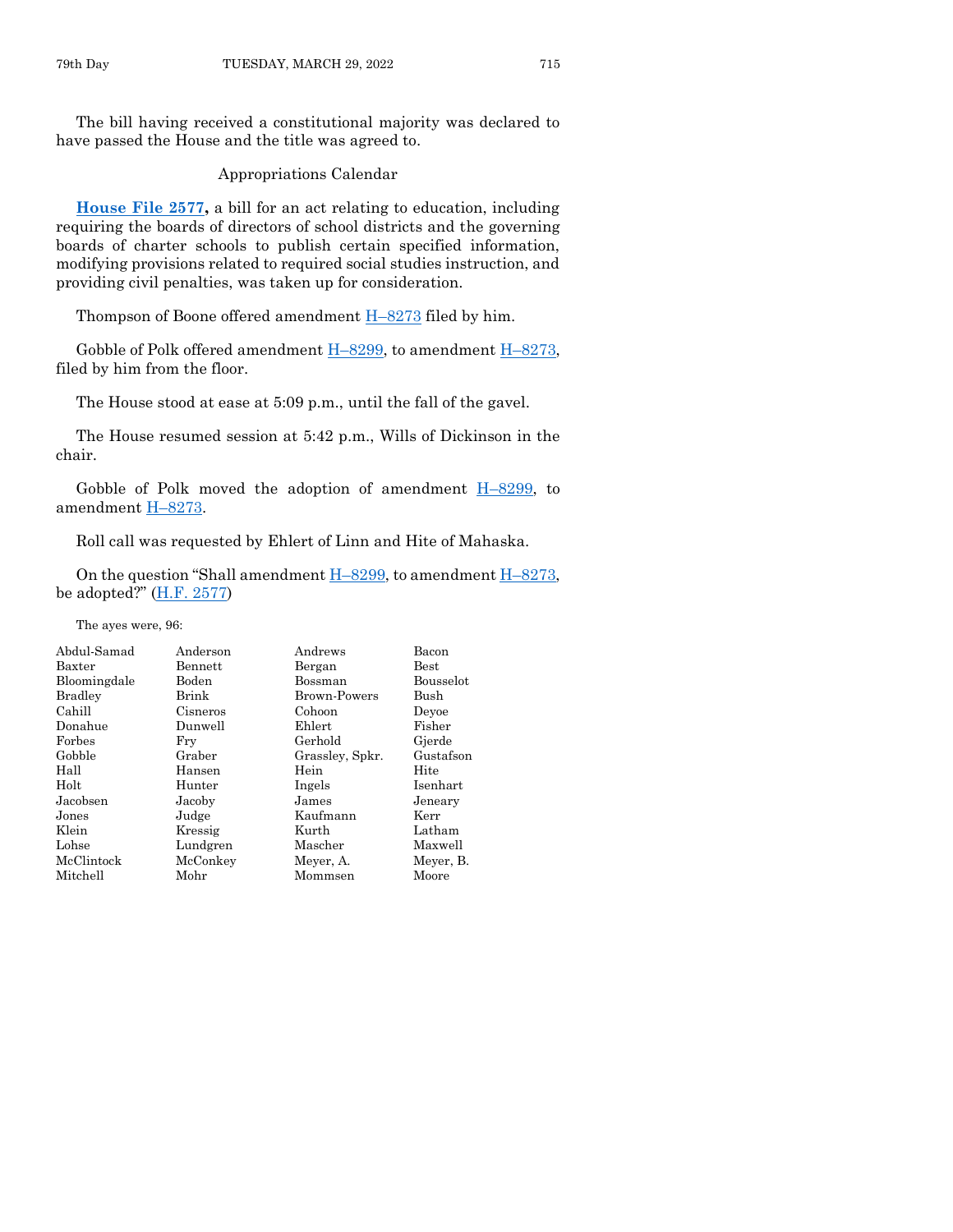| Nielsen    | Nordman  | Oldson            | Olson               |
|------------|----------|-------------------|---------------------|
| Osmundson  | Paustian | Prichard          | Running-Marquardt   |
| Salmon     | Sexton   | Shipley           | Sieck               |
| Siegrist   | Smith    | Sorensen          | Staed               |
| Steckman   | Stone    | Sunde             | Thede               |
| Thompson   | Thorup   | Wessel-Kroeschell | Westrich            |
| Wheeler    | Wilburn  | Williams          | Winckler            |
| Windschitl | Wolfe    | Worthan           | Wills.<br>Presiding |
|            |          |                   |                     |

The nays were, none.

Absent or not voting, 4:

Bohannan Dolecheck Gaines Konfrst

Amendment  $\underline{H-8299}$ , to amendment  $\underline{H-8273}$ , was adopted.

Ingels of Fayette asked and received unanimous consent to withdraw amendment  $H-8286$  $H-8286$  filed by him from the floor.

Thompson of Boone moved the adoption of amendment  $H-8273$ , as amended.

Amendment H–[8273,](https://www.legis.iowa.gov/legislation/BillBook?ga=89&ba=H8273) as amended, was adopted.

Thompson of Boone moved that the bill be read a last time now and placed upon its passage which motion prevailed and the bill was read a last time.

On the question "Shall the bill pass?"  $(H.F. 2577)$ 

The ayes were, 60:

| Andrews         | Bacon          | Baxter    | Bergan        |
|-----------------|----------------|-----------|---------------|
| <b>Best</b>     | Bloomingdale   | Boden     | Bossman       |
| Bousselot       | <b>Bradley</b> | Brink     | Bush          |
| Cisneros        | Devoe          | Dunwell   | Fisher        |
| Fry             | Gerhold        | Gobble    | Graber        |
| Grassley, Spkr. | Gustafson      | Hein      | Hite          |
| Holt            | Hunter         | Jacobsen  | Jeneary       |
| Jones           | Kaufmann       | Kerr      | Klein         |
| Latham          | Lohse          | Lundgren  | Maxwell       |
| McClintock      | McConkey       | Meyer, A. | Mitchell      |
| Mohr            | Mommsen        | Moore     | Nordman       |
| Osmundson       | Paustian       | Salmon    | <b>Sexton</b> |
| Shipley         | Sieck          | Siegrist  | Sorensen      |
| Stone           | Thompson       | Thorup    | Westrich      |
| Wheeler         | Windschitl     | Worthan   | Wills.        |
|                 |                |           | Presiding     |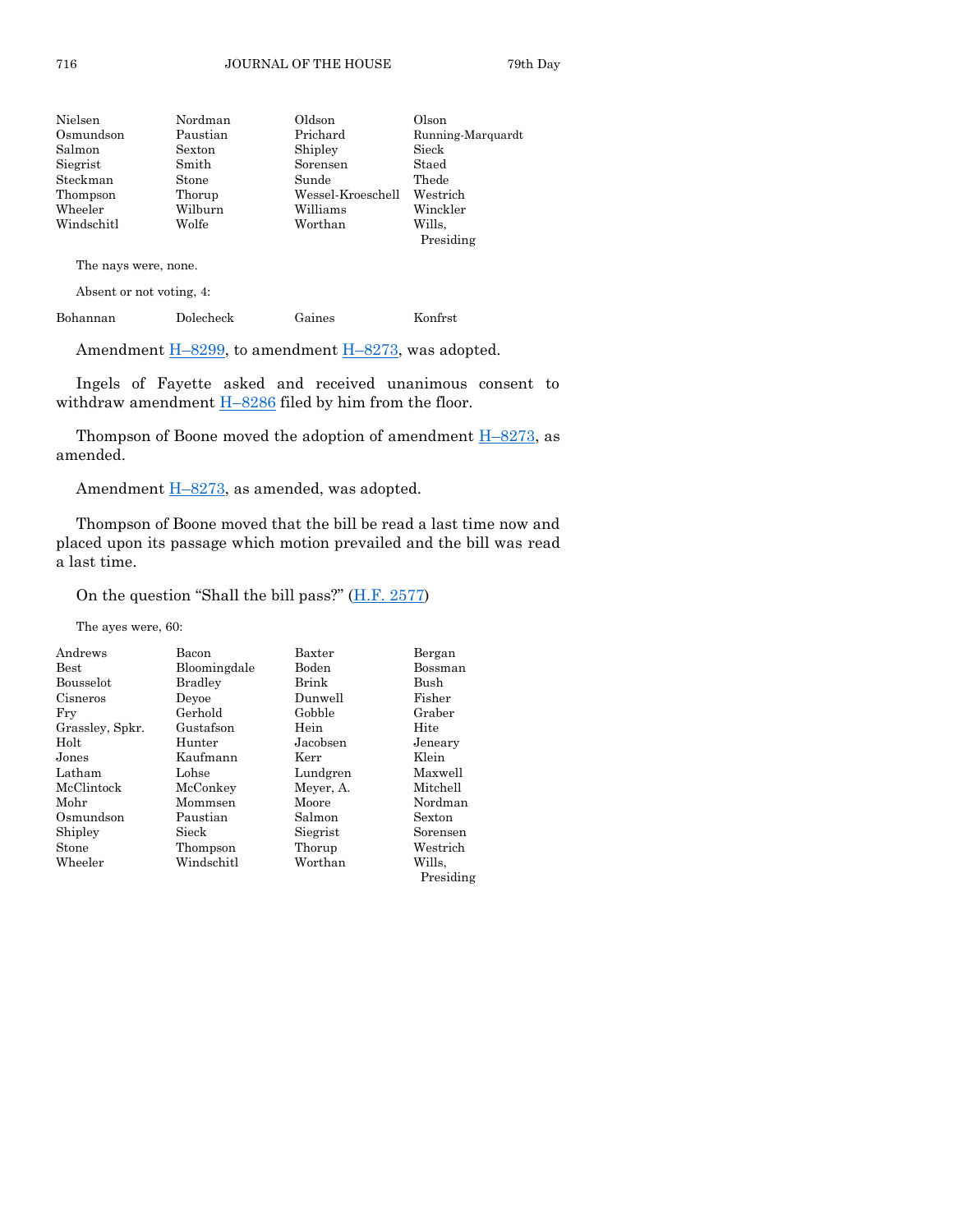The nays were, 36:

| Abdul-Samad | Anderson                | Bennett  | <b>Brown-Powers</b> |
|-------------|-------------------------|----------|---------------------|
| Cahill      | Cohoon                  | Donahue  | Ehlert              |
| Forbes      | Gjerde                  | Hall     | Hansen              |
| Ingels      | Isenhart                | Jacoby   | James               |
| Judge       | Kressig                 | Kurth    | Mascher             |
| Meyer, B.   | Nielsen                 | Oldson   | Olson               |
| Prichard    | Running-Marquardt Smith |          | Staed               |
| Steckman    | Sunde                   | Thede    | Wessel-Kroeschell   |
| Wilburn     | Williams                | Winckler | Wolfe               |
|             |                         |          |                     |

Absent or not voting, 4:

| Bohannan<br>Dolecheck | Gaines | Konfrst |
|-----------------------|--------|---------|
|-----------------------|--------|---------|

The bill having received a constitutional majority was declared to have passed the House and the title was agreed to.

**[House File 2575,](https://www.legis.iowa.gov/legislation/BillBook?ga=89&ba=HF2575)** a bill for an act relating to the funding of, the operation of, and appropriation of moneys to the college student aid commission, the department for the blind, the department of education, and the state board of regents, and providing for properly related matters, was taken up for consideration.

Kerr of Louisa offered amendment  $H-8274$  $H-8274$  filed by him.

Speaker Grassley in the chair at 7:10 p.m.

Winckler of Scott asked and received unanimous consent to withdraw amendment H–[8297,](https://www.legis.iowa.gov/legislation/BillBook?ga=89&ba=H8297) to amendment H–[8274,](https://www.legis.iowa.gov/legislation/BillBook?ga=89&ba=H8274) filed by her from the floor.

Winckler of Scott offered amendment  $H-8296$ , to amendment  $H-8274$ , filed by her from the floor and moved its adoption.

Amendment H–[8296,](https://www.legis.iowa.gov/legislation/BillBook?ga=89&ba=H8296) to amendment H–[8274,](https://www.legis.iowa.gov/legislation/BillBook?ga=89&ba=H8274) was adopted.

Kerr of Louisa moved the adoption of amendment  $H-8274$ , as amended.

Roll call was requested by Winckler of Scott and Ehlert of Linn.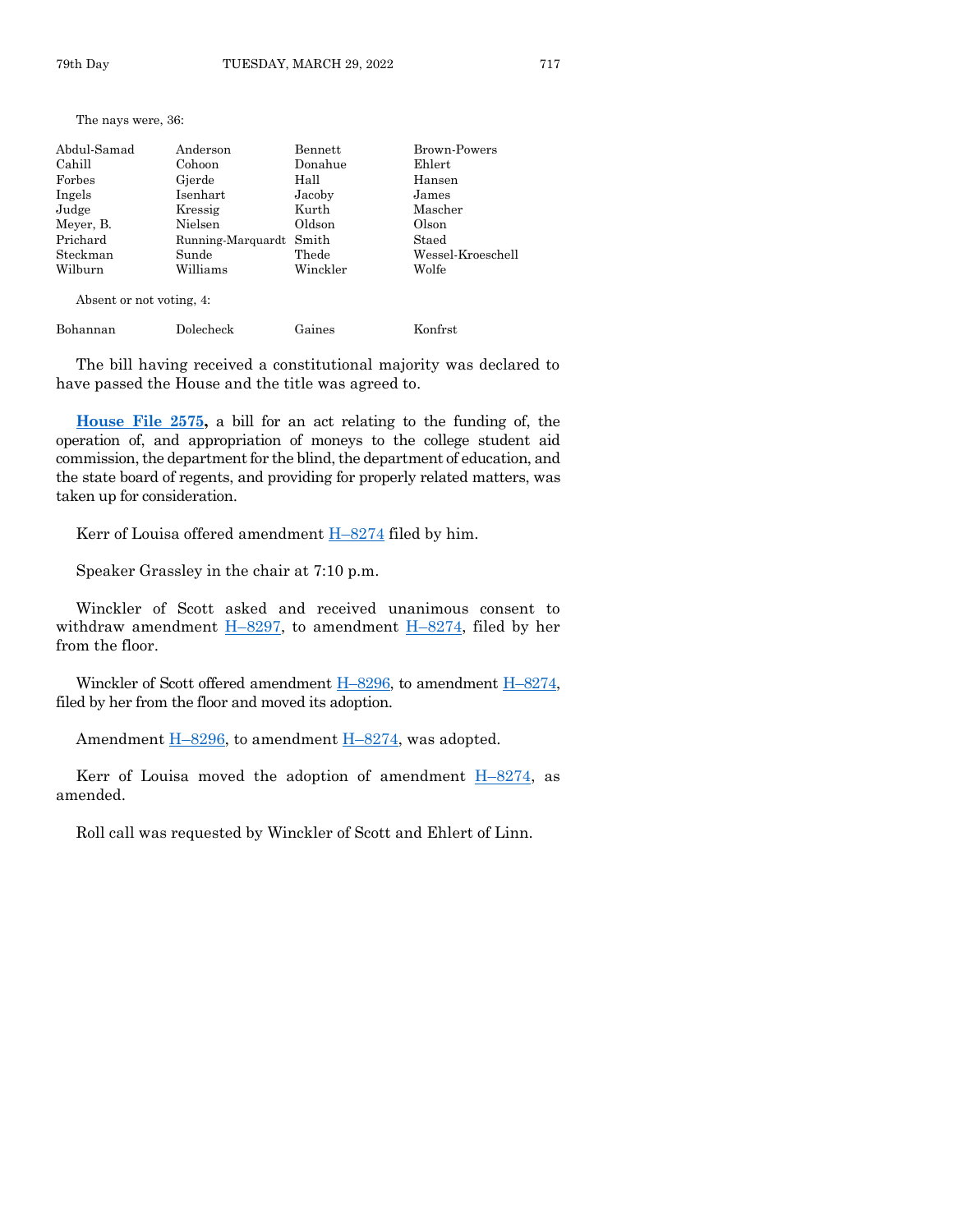On the question "Shall amendment  $H-8274$ , as amended, be adopted?" [\(H.F. 2575\)](https://www.legis.iowa.gov/legislation/BillBook?ga=89&ba=HF2575)

#### The ayes were, 94:

| Abdul-Samad              | Anderson       | Andrews      | Bacon             |
|--------------------------|----------------|--------------|-------------------|
| Baxter                   | <b>Bennett</b> | Bergan       | <b>Best</b>       |
| Bloomingdale             | Boden          | Bossman      | Bousselot         |
| Bradley                  | Brink          | Brown-Powers | Bush              |
| Cahill                   | Cisneros       | Cohoon       | Devoe             |
| Donahue                  | Dunwell        | Ehlert       | Fisher            |
| Forbes                   | Fry            | Gerhold      | Gjerde            |
| Gobble                   | Graber         | Hall         | Hansen            |
| Hein                     | Hite           | Holt         | Hunter            |
| Ingels                   | Isenhart       | Jacobsen     | James             |
| Jeneary                  | Jones          | Judge        | Kaufmann          |
| Kerr                     | Klein          | Kressig      | Kurth             |
| Latham                   | Lohse          | Lundgren     | Mascher           |
| Maxwell                  | McClintock     | McConkey     | Meyer, A.         |
| Meyer, B.                | Mitchell       | Mohr         | Mommsen           |
| Moore                    | Nielsen        | Nordman      | Oldson            |
| Olson                    | Osmundson      | Paustian     | Prichard          |
| Running-Marquardt        | Salmon         | Sexton       | Shipley           |
| Sieck                    | Siegrist       | Smith        | Sorensen          |
| Staed                    | Steckman       | Stone        | Sunde             |
| Thede                    | Thompson       | Thorup       | Wessel-Kroeschell |
| Westrich                 | Wheeler        | Wilburn      | Williams          |
| Wills                    | Winckler       | Windschitl   | Wolfe             |
| Worthan                  | Speaker        |              |                   |
|                          | Grassley       |              |                   |
| The nays were, none.     |                |              |                   |
| Absent or not voting, 6: |                |              |                   |
| Bohannan                 | Dolecheck      | Gaines       | Gustafson         |
| Jacoby                   | Konfrst        |              |                   |

Amendment H–[8274,](https://www.legis.iowa.gov/legislation/BillBook?ga=89&ba=H8274) as amended, was adopted.

Mascher of Johnson offered amendment H–[8283](https://www.legis.iowa.gov/legislation/BillBook?ga=89&ba=H8283) filed by her and moved its adoption.

Roll call was requested by Mascher of Johnson and Abdul-Samad of Polk.

On the question "Shall amendment  $H-8283$  $H-8283$  be adopted?" ( $H.F. 2575$ )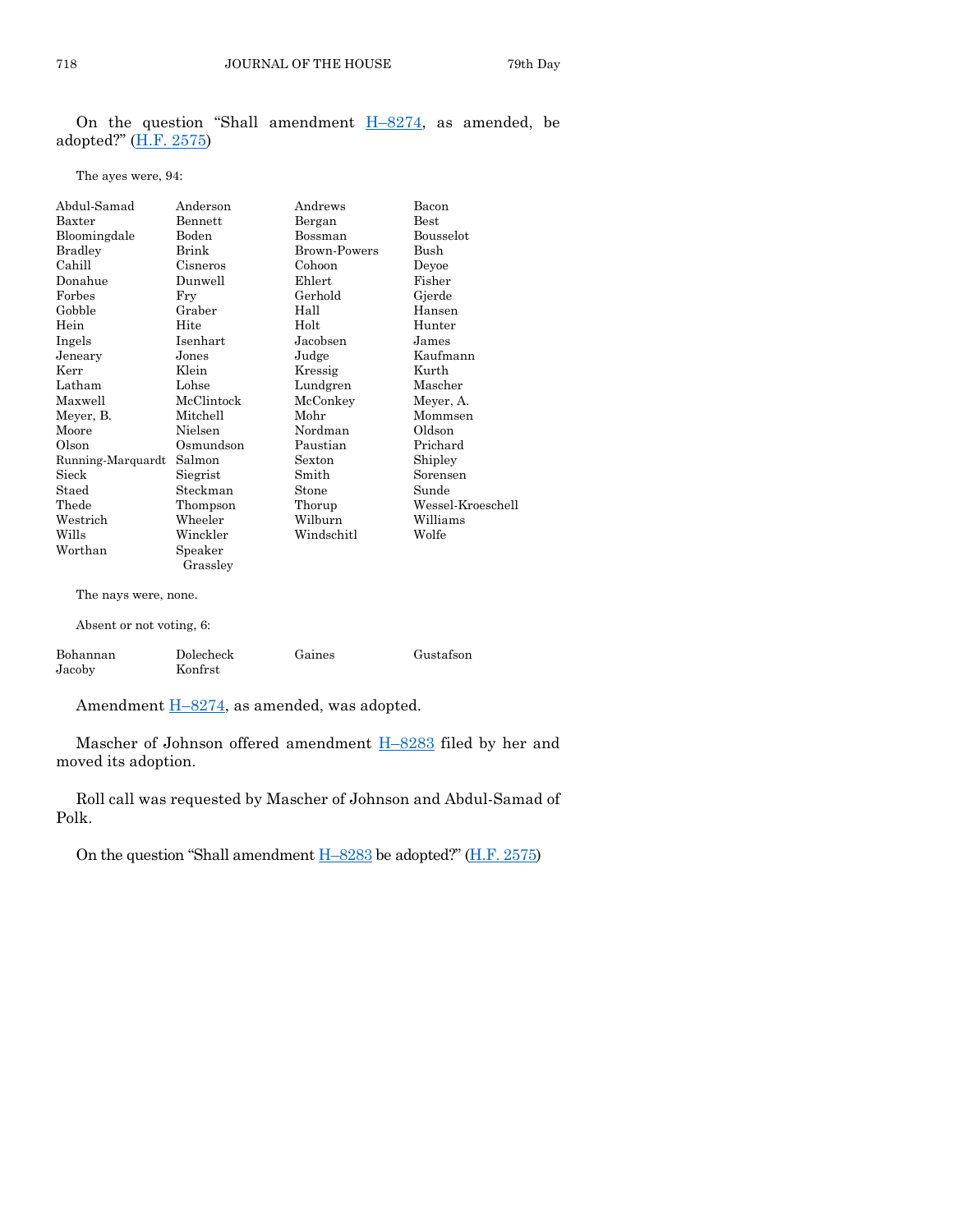#### The ayes were, 37:

| Abdul-Samad       | Anderson  | Bennett           | Brown-Powers |
|-------------------|-----------|-------------------|--------------|
| Cahill            | Cohoon    | Donahue           | Ehlert       |
| Forbes            | Gjerde    | Gobble            | Hall         |
| Hansen            | Hunter    | Isenhart          | James        |
| Judge             | Kressig   | Kurth             | Mascher      |
| McConkey          | Meyer, B. | Nielsen           | Oldson       |
| Olson             | Prichard  | Running-Marquardt | Smith        |
| Staed             | Steckman  | Sunde             | Thede        |
| Wessel-Kroeschell | Wilburn   | Williams          | Winckler     |
| Wolfe             |           |                   |              |

#### The nays were, 58:

| Andrews                  | Bacon          | Baxter     | Bergan   |
|--------------------------|----------------|------------|----------|
| Best                     | Bloomingdale   | Boden      | Bossman  |
| <b>Bousselot</b>         | <b>Bradley</b> | Brink      | Bush     |
| Cisneros                 | Devoe          | Dunwell    | Fisher   |
| FryGerhold               | Graber         | Gustafson  | Hein     |
| Hite                     | Holt           | Ingels     | Jacobsen |
| Jeneary                  | Jones          | Kaufmann   | Kerr     |
| Klein                    | Latham         | Lohse      | Lundgren |
| Maxwell                  | McClintock     | Meyer, A.  | Mitchell |
| Mohr                     | Mommsen        | Moore      | Nordman  |
| Osmundson                | Paustian       | Salmon     | Sexton   |
| Shipley                  | Sieck          | Siegrist   | Sorensen |
| Stone                    | Thompson       | Thorup     | Westrich |
| Wheeler                  | Wills          | Windschitl | Worthan  |
| Speaker                  |                |            |          |
| Grassley                 |                |            |          |
| Absent or not voting, 5: |                |            |          |
| Bohannan                 | Dolecheck      | Gaines     | Jacoby   |

Amendment H-[8283](https://www.legis.iowa.gov/legislation/BillBook?ga=89&ba=H8283) lost.

Staed of Linn offered amendment H–[8282](https://www.legis.iowa.gov/legislation/BillBook?ga=89&ba=H8282) filed by him.

Wessel-Kroeschell of Story moved the adoption of amendment  $H-8282$ .

Roll call was requested by Wessel-Kroeschell of Story and Abdul-Samad of Polk.

On the question "Shall amendment  $H-8282$  $H-8282$  be adopted?" ( $H.F. 2575$ )

The ayes were, 37:

Cahill Cohoon Donahue Ehlert

Konfrst

Abdul-Samad Anderson Bennett Brown-Powers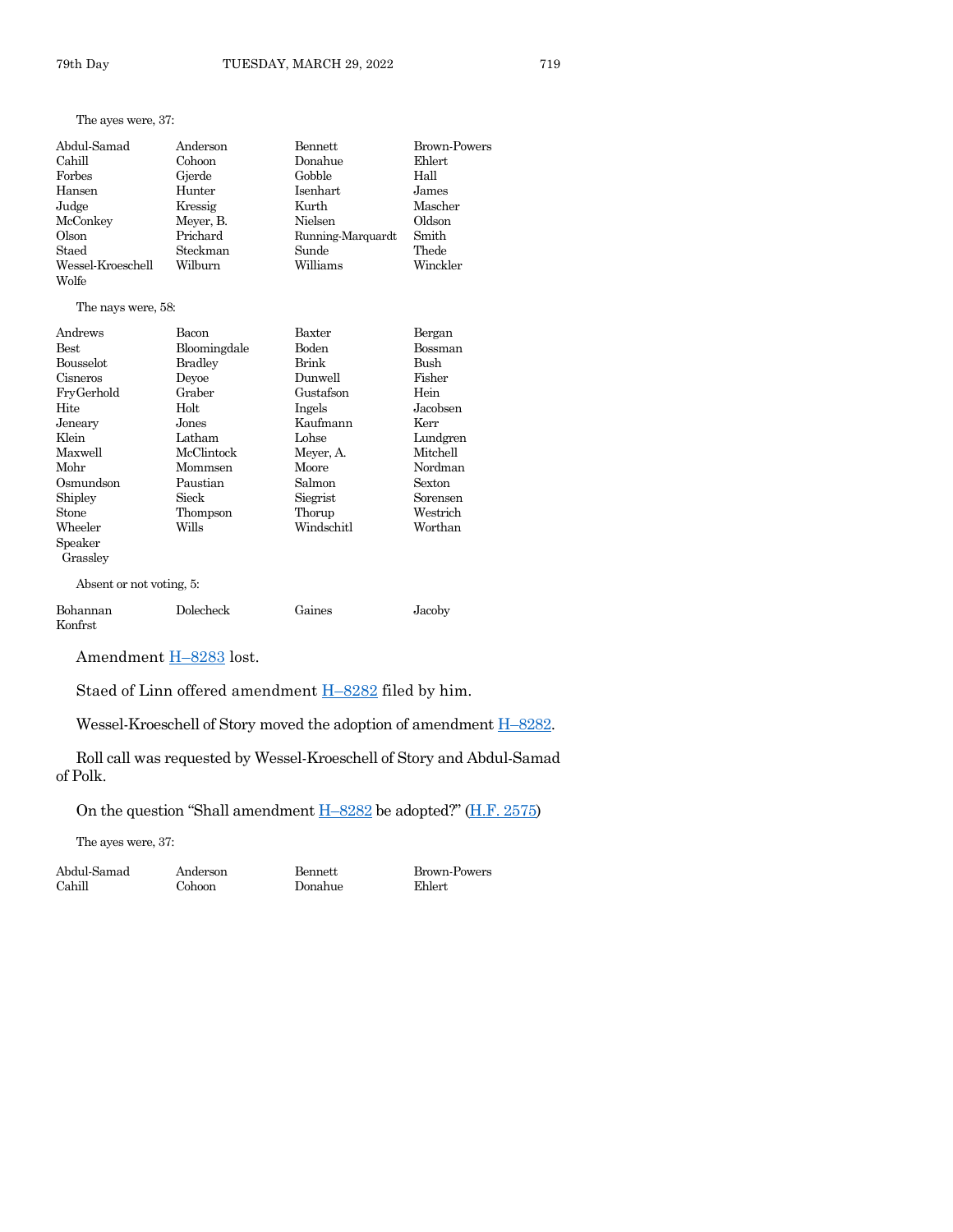| Forbes            | Gjerde    | Hall              | Hansen   |
|-------------------|-----------|-------------------|----------|
| Hunter            | Isenhart  | James             | Judge    |
| Kressig           | Kurth     | Mascher           | McConkey |
| Meyer, A.         | Meyer, B. | Nielsen           | Oldson   |
| Olson             | Prichard  | Running-Marquardt | Smith    |
| Staed             | Steckman  | Sunde             | Thede    |
| Wessel-Kroeschell | Wilburn   | Williams          | Winckler |
| Wolfe             |           |                   |          |

#### The nays were, 57:

| Andrews          | Bacon          | Baxter     | Bergan    |
|------------------|----------------|------------|-----------|
| Best             | Bloomingdale   | Boden      | Bossman   |
| <b>Bousselot</b> | <b>Bradley</b> | Brink      | Bush      |
| Cisneros         | Devoe          | Dunwell    | Fisher    |
| FryGerhold       | Gobble         | Graber     | Gustafson |
| Hein             | Hite           | Holt       | Ingels    |
| Jacobsen         | Jeneary        | Jones      | Kaufmann  |
| Kerr             | Klein          | Latham     | Lohse     |
| Lundgren         | Maxwell        | McClintock | Mitchell  |
| Mommsen          | Moore          | Nordman    | Osmundson |
| Paustian         | Salmon         | Sexton     | Shipley   |
| Sieck            | Siegrist       | Sorensen   | Stone     |
| Thompson         | Thorup         | Westrich   | Wheeler   |
| Wills            | Windschitl     | Worthan    | Speaker   |
|                  |                |            | Grasslev  |

Absent or not voting, 6:

| Bohannan | Dolecheck | Gaines | Jacoby |
|----------|-----------|--------|--------|
| Konfrst  | Mohr      |        |        |

Amendment H-[8282](https://www.legis.iowa.gov/legislation/BillBook?ga=89&ba=H8282) lost.

Williams of Black Hawk offered amendment  $H-8284$  $H-8284$  filed by him and moved its adoption.

Roll call was requested by Williams of Black Hawk and Donahue of Linn.

On the question "Shall amendment H–[8284](https://www.legis.iowa.gov/legislation/BillBook?ga=89&ba=H8284) be adopted?" ([H.F. 2575\)](https://www.legis.iowa.gov/legislation/BillBook?ga=89&ba=HF2575)

The ayes were, 37:

Cahill Cohoon Donahue Ehlert Forbes Gjerde Hall Hansen Hunter Isenhart James

Abdul-Samad Anderson Bennett Brown-Powers Kressig Kurth Mascher McClintock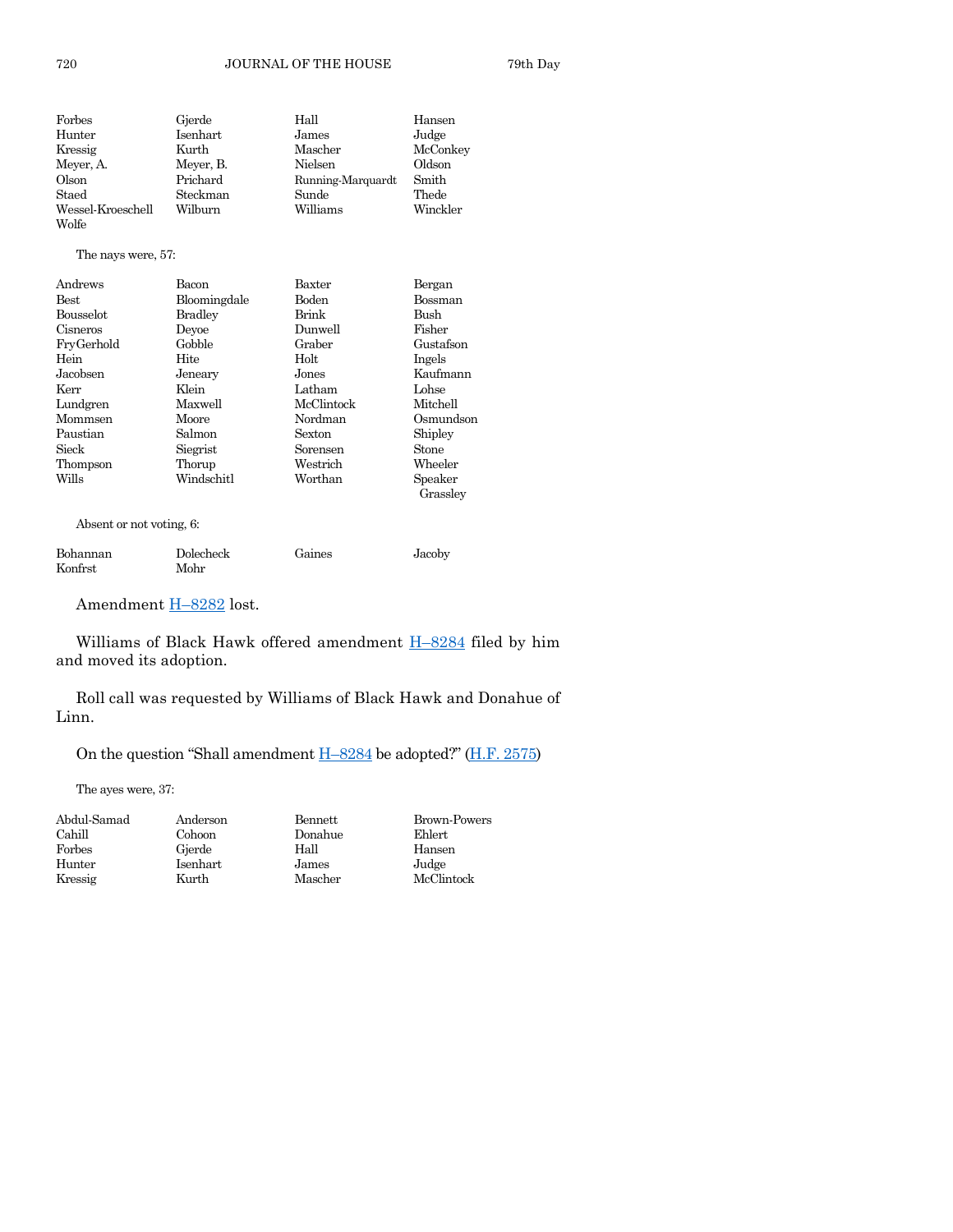| McConkey          | Meyer, B. | Nielsen           | Oldson   |
|-------------------|-----------|-------------------|----------|
| Olson             | Prichard  | Running-Marquardt | Smith    |
| Staed             | Steckman  | Sunde             | Thede    |
| Wessel-Kroeschell | Wilburn   | Williams          | Winckler |
| Wolfe             |           |                   |          |

The nays were, 57:

| Andrews          | Bacon          | <b>Baxter</b> | Bergan         |
|------------------|----------------|---------------|----------------|
| <b>Best</b>      | Bloomingdale   | Boden         | <b>Bossman</b> |
| <b>Bousselot</b> | <b>Bradley</b> | <b>Brink</b>  | Bush           |
| Cisneros         | Devoe          | Dunwell       | Fisher         |
| FryGerhold       | Gobble         | Graber        | Gustafson      |
| Hein             | Hite           | Holt          | Ingels         |
| Jacobsen         | Jeneary        | Jones         | Kaufmann       |
| Kerr             | Klein          | Latham        | Lohse          |
| Lundgren         | Maxwell        | Meyer, A.     | Mitchell       |
| Mommsen          | Moore          | Nordman       | Osmundson      |
| Paustian         | Salmon         | Sexton        | Shipley        |
| Sieck            | Siegrist       | Sorensen      | Stone          |
| Thompson         | Thorup         | Westrich      | Wheeler        |
| Wills            | Windschitl     | Worthan       | Speaker        |
|                  |                |               | Grassley       |

Absent or not voting, 6:

| Bohannan | Dolecheck | Gaines | Jacoby |
|----------|-----------|--------|--------|
| Konfrst  | Mohr      |        |        |

Amendment H–[8284](https://www.legis.iowa.gov/legislation/BillBook?ga=89&ba=H8284) lost.

Sorensen of Adair offered amendment H–[8275](https://www.legis.iowa.gov/legislation/BillBook?ga=89&ba=H8275) filed by him.

Wills of Dickinson offered amendment  $H-8295$ , to amendment  $H-8275$ , filed by him from the floor and moved its adoption.

Amendment  $\underline{H-8295}$ , to amendment  $\underline{H-8275}$ , was adopted.

Sorensen of Adair moved the adoption of amendment  $H-8275$ , as amended.

Roll call was requested by Ehlert of Linn and Abdul-Samad of Polk.

On the question "Shall amendment  $H-8275$ , as amended, be adopted?" ([H.F. 2575\)](https://www.legis.iowa.gov/legislation/BillBook?ga=89&ba=HF2575)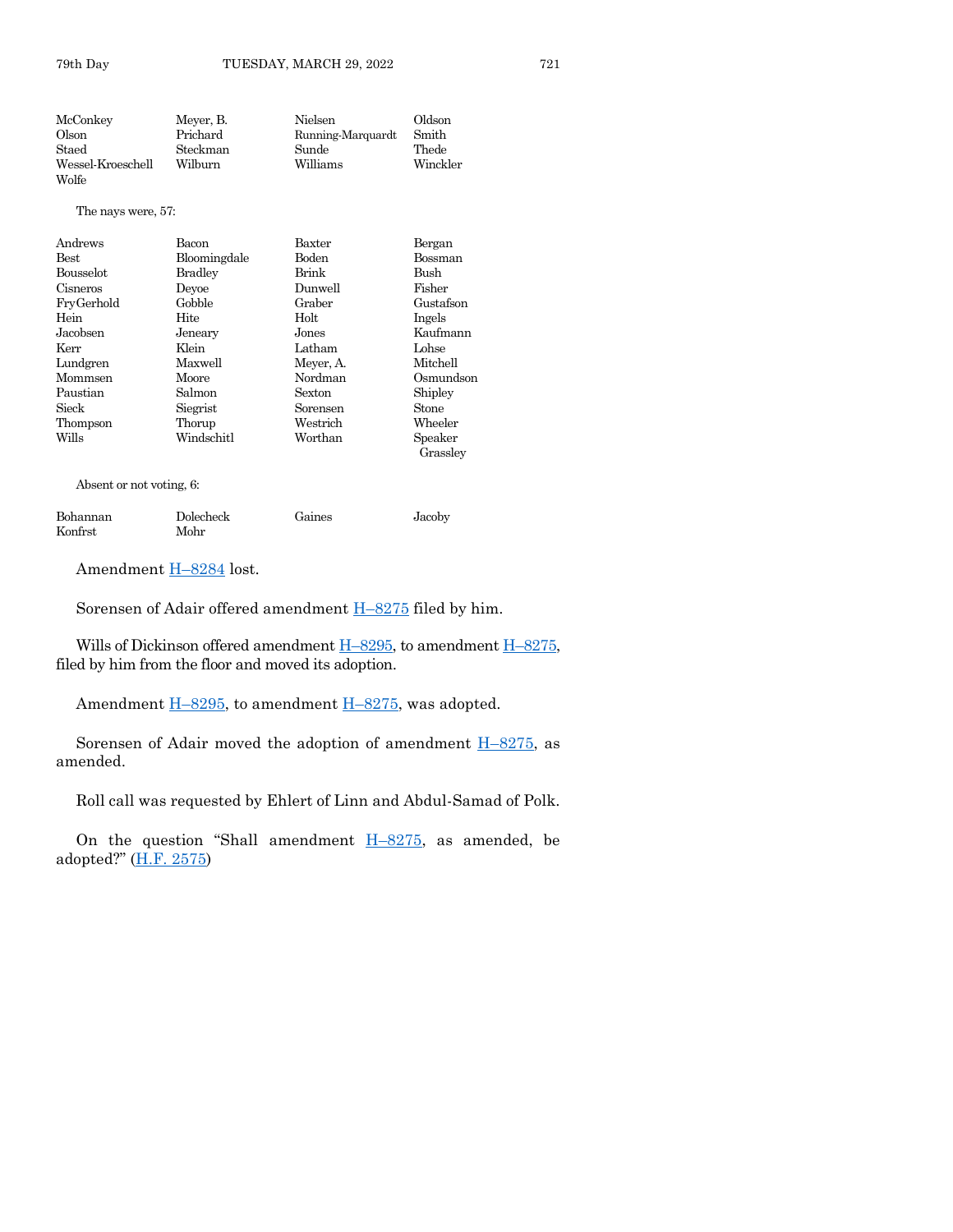#### The ayes were, 90:

| Abdul-Samad  | Anderson          | Andrews             | Bacon     |
|--------------|-------------------|---------------------|-----------|
| Baxter       | Bennett           | Bergan              | Best      |
| Bloomingdale | Boden             | Bossman             | Bousselot |
| Bradley      | Brink             | <b>Brown-Powers</b> | Bush      |
| Cahill       | Cisneros          | Cohoon              | Deyoe     |
| Donahue      | Dunwell           | Ehlert              | Fisher    |
| Forbes       | Fry               | Gerhold             | Gjerde    |
| Gobble       | Graber            | Gustafson           | Hall      |
| Hansen       | Hein              | Hite                | Holt      |
| Ingels       | Jacobsen          | James               | Jeneary   |
| Jones        | Judge             | Kaufmann            | Kerr      |
| Klein        | Kressig           | Kurth               | Latham    |
| Lohse        | Lundgren          | Mascher             | Maxwell   |
| McClintock   | McConkey          | Meyer, A.           | Meyer, B. |
| Mitchell     | Mommsen           | Moore               | Nielsen   |
| Nordman      | Olson             | Osmundson           | Paustian  |
| Prichard     | Running-Marquardt | Salmon              | Sexton    |
| Shipley      | Sieck             | Siegrist            | Smith     |
| Sorensen     | Staed             | Steckman            | Stone     |
| Sunde        | Thede             | Thompson            | Thorup    |
| Westrich     | Wheeler           | Wilburn             | Williams  |
| Wills        | Winckler          | Windschitl          | Wolfe     |
| Worthan      | Speaker           |                     |           |
|              | Grassley          |                     |           |
|              |                   |                     |           |

The nays were, 2:

| Hunter | Oldson                   |
|--------|--------------------------|
|        | Absent or not voting, 8: |

| Bohannan | Dolecheck | Gaines | Isenhart          |
|----------|-----------|--------|-------------------|
| Jacoby   | Konfrst   | Mohr   | Wessel-Kroeschell |

Amendment **H**-[8275,](https://www.legis.iowa.gov/legislation/BillBook?ga=89&ba=H8275) as amended, was adopted, placing out of order amendment H-[8289](https://www.legis.iowa.gov/legislation/BillBook?ga=89&ba=H8289) to amendment H-[8278](https://www.legis.iowa.gov/legislation/BillBook?ga=89&ba=H8278) filed by Wills of Dickinson from the floor.

Cahill of Marshall offered amendment H–[8285](https://www.legis.iowa.gov/legislation/BillBook?ga=89&ba=H8285) filed by her and moved its adoption.

Roll call was requested by Cahill of Marshall and Abdul-Samad of Polk.

On the question "Shall amendment  $H-8285$  $H-8285$  be adopted?" ( $H.F. 2575$ )

The ayes were, 36:

Abdul-Samad Anderson Bennett Brown-Powers Donahue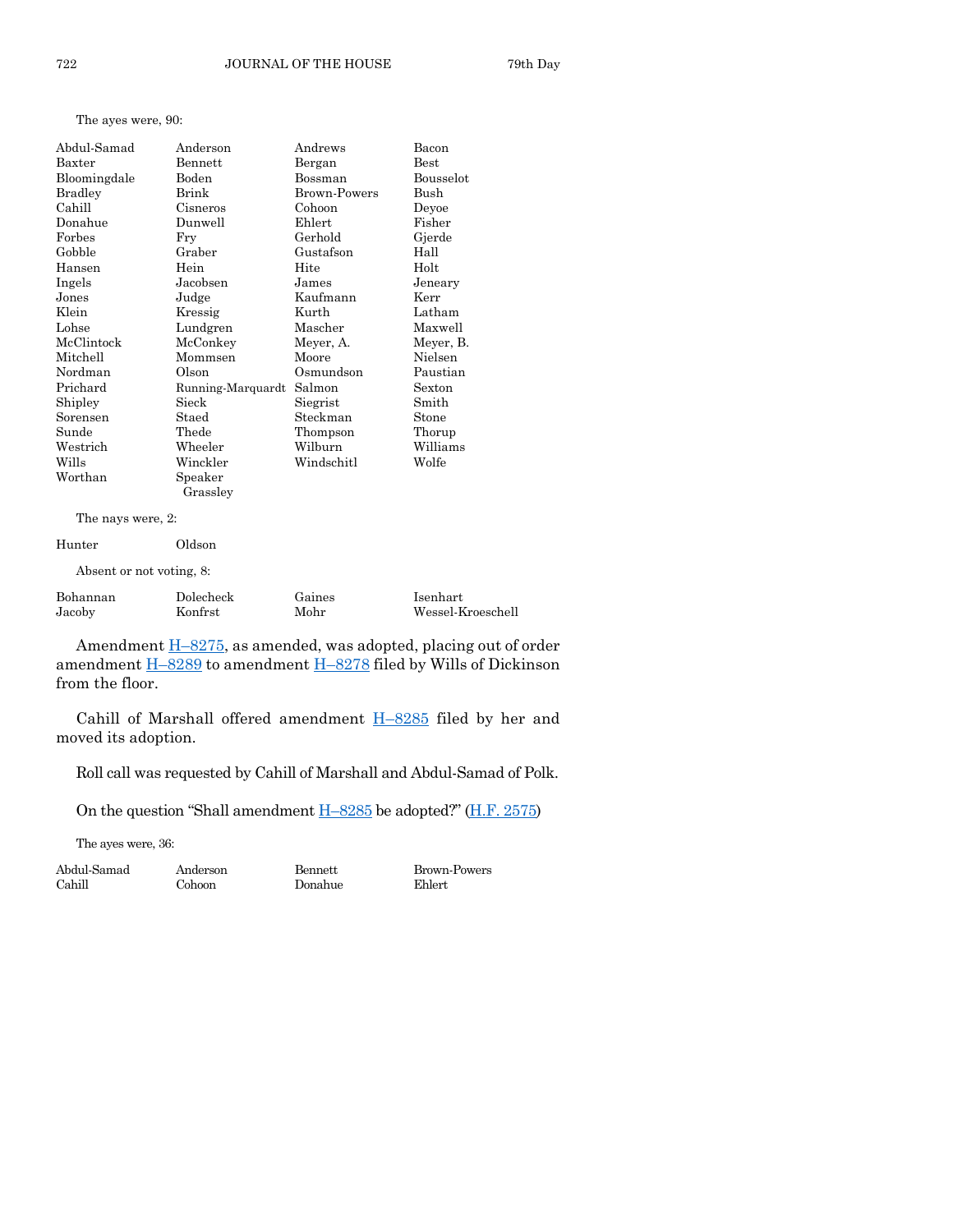| Forbes    | Gjerde            | Hall     | Hansen            |
|-----------|-------------------|----------|-------------------|
| Hunter    | Isenhart          | James    | Judge             |
| Kressig   | Kurth             | Mascher  | McConkey          |
| Mever, B. | Nielsen           | Oldson   | Olson             |
| Prichard  | Running-Marquardt | Smith    | Staed             |
| Steckman  | Sunde             | Thede    | Wessel-Kroeschell |
| Wilburn   | Williams          | Winckler | Wolfe             |
|           |                   |          |                   |

#### The nays were, 58:

| Andrews          | Bacon        | Baxter       | Bergan    |
|------------------|--------------|--------------|-----------|
| Best             | Bloomingdale | Boden        | Bossman   |
| <b>Bousselot</b> | Bradley      | <b>Brink</b> | Bush      |
| Cisneros         | Devoe        | Dunwell      | Fisher    |
| FryGerhold       | Gobble       | Graber       | Gustafson |
| Hein             | Hite         | Holt         | Ingels    |
| Jacobsen         | Jeneary      | Jones        | Kaufmann  |
| Kerr             | Klein        | Latham       | Lohse     |
| Lundgren         | Maxwell      | McClintock   | Meyer, A. |
| Mitchell         | Mommsen      | Moore        | Nordman   |
| Osmundson        | Paustian     | Salmon       | Sexton    |
| Shipley          | Sieck        | Siegrist     | Sorensen  |
| Stone            | Thompson     | Thorup       | Westrich  |
| Wheeler          | Wills        | Windschitl   | Worthan   |
| Speaker          |              |              |           |
| Grassley         |              |              |           |

Absent or not voting, 6:

| Bohannan | Dolecheck | Gaines | Jacoby |
|----------|-----------|--------|--------|
| Konfrst  | Mohr      |        |        |

Amendment H-[8285](https://www.legis.iowa.gov/legislation/BillBook?ga=89&ba=H8285) lost.

Salmon of Black Hawk offered amendment **H**-[8276](https://www.legis.iowa.gov/legislation/BillBook?ga=89&ba=H8276) filed by her.

Kerr of Louisa rose on a point of order that amendment  $H-8276$  $H-8276$  was not germane.

The Speaker ruled the point well taken and amendment H–[8276](https://www.legis.iowa.gov/legislation/BillBook?ga=89&ba=H8276) not germane.

Salmon of Black Hawk asked for unanimous consent to suspend the rules to consider amendment H–[8276.](https://www.legis.iowa.gov/legislation/BillBook?ga=89&ba=H8276)

Objection was raised.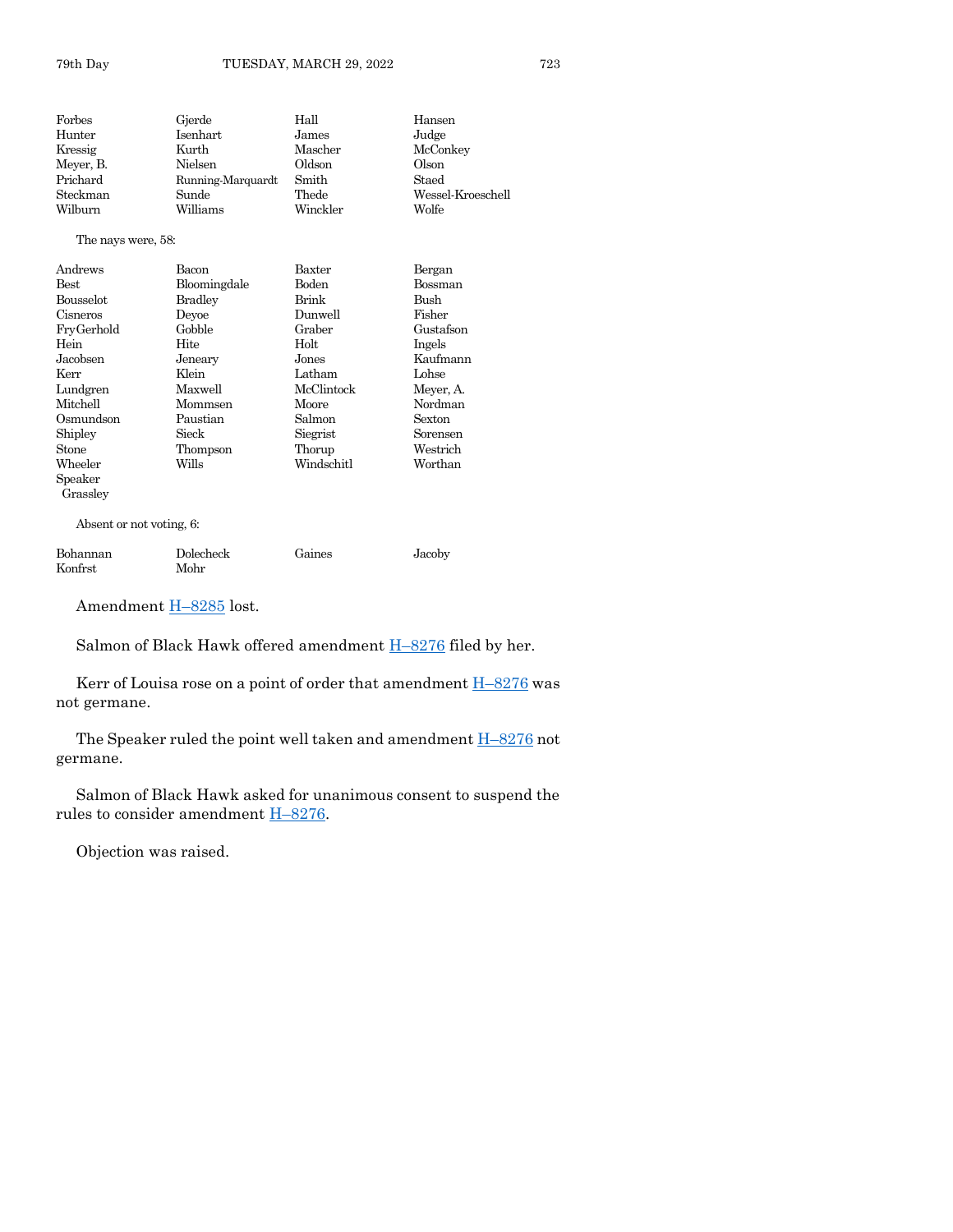Salmon of Black Hawk moved to suspend the rules to consider amendment H–[8276.](https://www.legis.iowa.gov/legislation/BillBook?ga=89&ba=H8276)

Roll call was requested by Salmon of Black Hawk and Cisneros of Muscatine.

On the question "Shall the rules be suspended to consider amendment H–[8276?](https://www.legis.iowa.gov/legislation/BillBook?ga=89&ba=H8276)" [\(H.F. 2575\)](https://www.legis.iowa.gov/legislation/BillBook?ga=89&ba=HF2575)

The ayes were, 3:

| Cisneros | Salmon | Shipley |
|----------|--------|---------|
|          |        |         |

The nays were, 91:

| Abdul-Samad              | Anderson   | Andrews             | Bacon             |
|--------------------------|------------|---------------------|-------------------|
| Baxter                   | Bennett    | Bergan              | $_{\rm Best}$     |
| Bloomingdale             | Boden      | Bossman             | Bousselot         |
| <b>Bradley</b>           | Brink      | <b>Brown-Powers</b> | Bush              |
| Cahill                   | Cohoon     | Deyoe               | Donahue           |
| Dunwell                  | Ehlert     | Fisher              | Forbes            |
| Fry                      | Gerhold    | Gjerde              | Gobble            |
| Graber                   | Gustafson  | Hall                | Hansen            |
| Hein                     | Hite       | Holt                | Hunter            |
| Ingels                   | Isenhart   | Jacobsen            | James             |
| Jeneary                  | Jones      | Judge               | Kaufmann          |
| Kerr                     | Klein      | Kressig             | Kurth             |
| Latham                   | Lohse      | Lundgren            | Mascher           |
| Maxwell                  | McClintock | McConkey            | Meyer, A.         |
| Meyer, B.                | Mitchell   | Mommsen             | Moore             |
| Nielsen                  | Nordman    | Oldson              | Olson             |
| Osmundson                | Paustian   | Prichard            | Running-Marquardt |
| Sexton                   | Sieck      | Siegrist            | Smith             |
| Sorensen                 | Staed      | Steckman            | Stone             |
| Sunde                    | Thede      | Thompson            | Thorup            |
| Wessel-Kroeschell        | Westrich   | Wheeler             | Wilburn           |
| Williams                 | Wills      | Winckler            | Windschitl        |
| Wolfe                    | Worthan    | Speaker             |                   |
|                          |            | Grassley            |                   |
| Absent or not voting, 6: |            |                     |                   |

| Bohannan | Dolecheck | Gaines | Jacoby |
|----------|-----------|--------|--------|
| Konfrst  | Mohr      |        |        |

The motion to suspend the rules lost.

Hite of Mahaska offered amendment **H-[8278](https://www.legis.iowa.gov/legislation/BillBook?ga=89&ba=H8278)** filed by him and moved its adoption.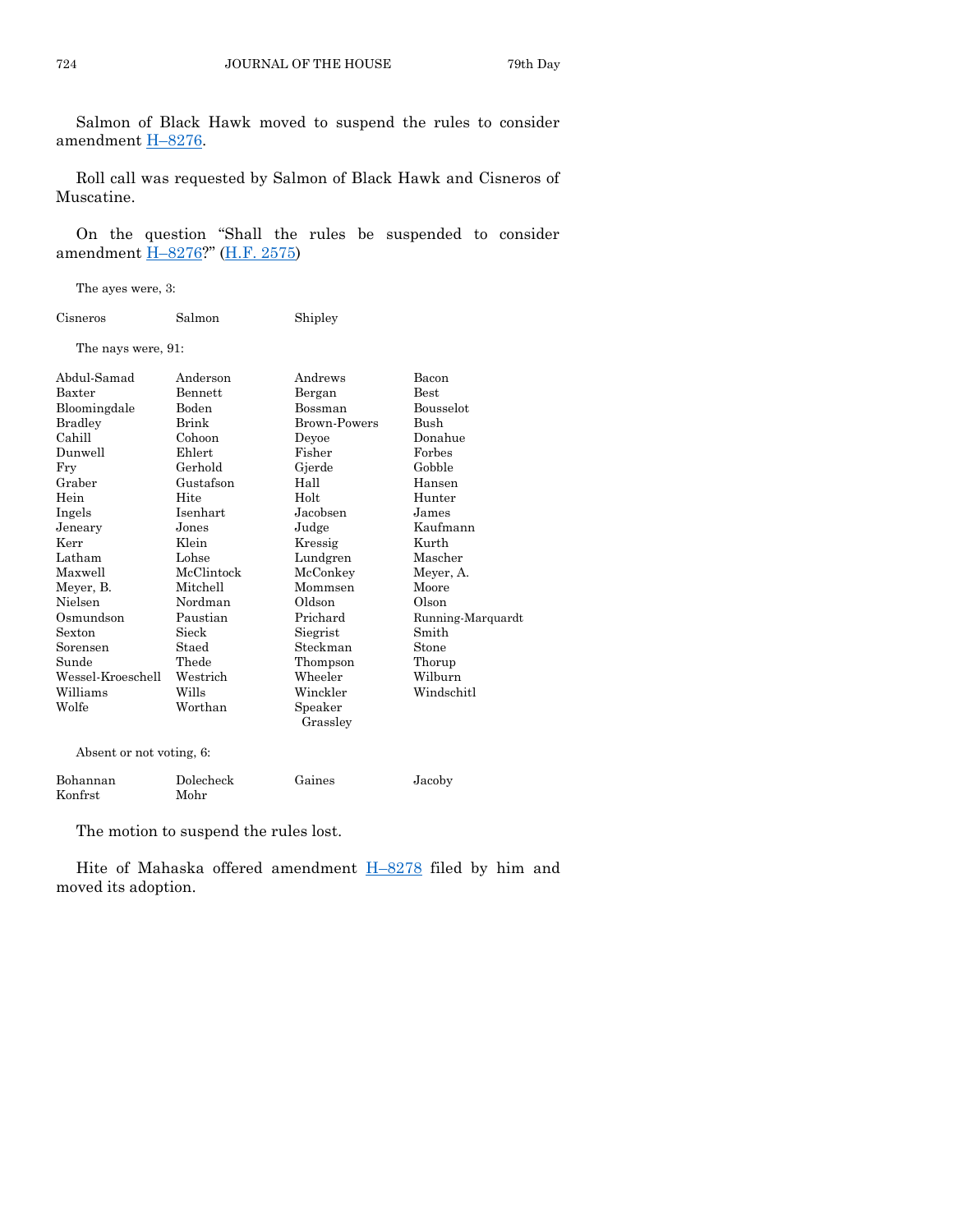# Roll call was requested by Ehlert of Linn and Abdul-Samad of Polk.

On the question "Shall amendment  $H-8278$  $H-8278$  be adopted?" ( $H.F. 2575$ )

The ayes were, 94:

| Abdul-Samad              | Anderson            | Andrews             | Bacon             |
|--------------------------|---------------------|---------------------|-------------------|
| Baxter                   | <b>Bennett</b>      | Bergan              | <b>Best</b>       |
| Bloomingdale             | <b>Boden</b>        | <b>Bossman</b>      | <b>Bousselot</b>  |
| <b>Bradley</b>           | Brink               | <b>Brown-Powers</b> | <b>Bush</b>       |
| Cahill                   | Cisneros            | Cohoon              | Deyoe             |
| Donahue                  | Dunwell             | Ehlert              | Fisher            |
| Forbes                   | Fry                 | Gerhold             | Gjerde            |
| Gobble                   | Graber              | Gustafson           | Hall              |
| Hansen                   | Hein                | Hite                | Holt              |
| Hunter                   | Ingels              | <b>Isenhart</b>     | Jacobsen          |
| James                    | Jeneary             | Jones               | Judge             |
| Kaufmann                 | Kerr                | Klein               | Kressig           |
| Kurth                    | Latham              | Lohse               | Lundgren          |
| Mascher                  | Maxwell             | McClintock          | McConkey          |
| Meyer, A.                | Meyer, B.           | Mitchell            | Mommsen           |
| Moore                    | Nielsen             | Nordman             | Oldson            |
| Olson                    | Osmundson           | Paustian            | Prichard          |
| Running-Marquardt        | Salmon              | Sexton              | Shipley           |
| Sieck                    | Siegrist            | Smith               | Sorensen          |
| Staed                    | Steckman            | Stone               | Sunde             |
| Thede                    | Thompson            | Thorup              | Wessel-Kroeschell |
| Westrich                 | Wheeler             | Wilburn             | Williams          |
| Wills                    | Winckler            | Windschitl          | Wolfe             |
| Worthan                  | Speaker<br>Grassley |                     |                   |
| The nays were, none.     |                     |                     |                   |
| Absent or not voting, 6: |                     |                     |                   |
| Bohannan<br>Konfrst      | Dolecheck<br>Mohr   | Gaines              | Jacoby            |
|                          |                     |                     |                   |

Amendment  $H=8278$  $H=8278$  was adopted.

Kerr of Louisa offered amendment H–[8279](https://www.legis.iowa.gov/legislation/BillBook?ga=89&ba=H8279) filed by him.

Hall of Woodbury offered amendment  $H-8292$ , to amendment  $H-8279$ , filed by him from the floor and moved its adoption.

Roll call was requested by Hall of Woodbury and James of Dubuque.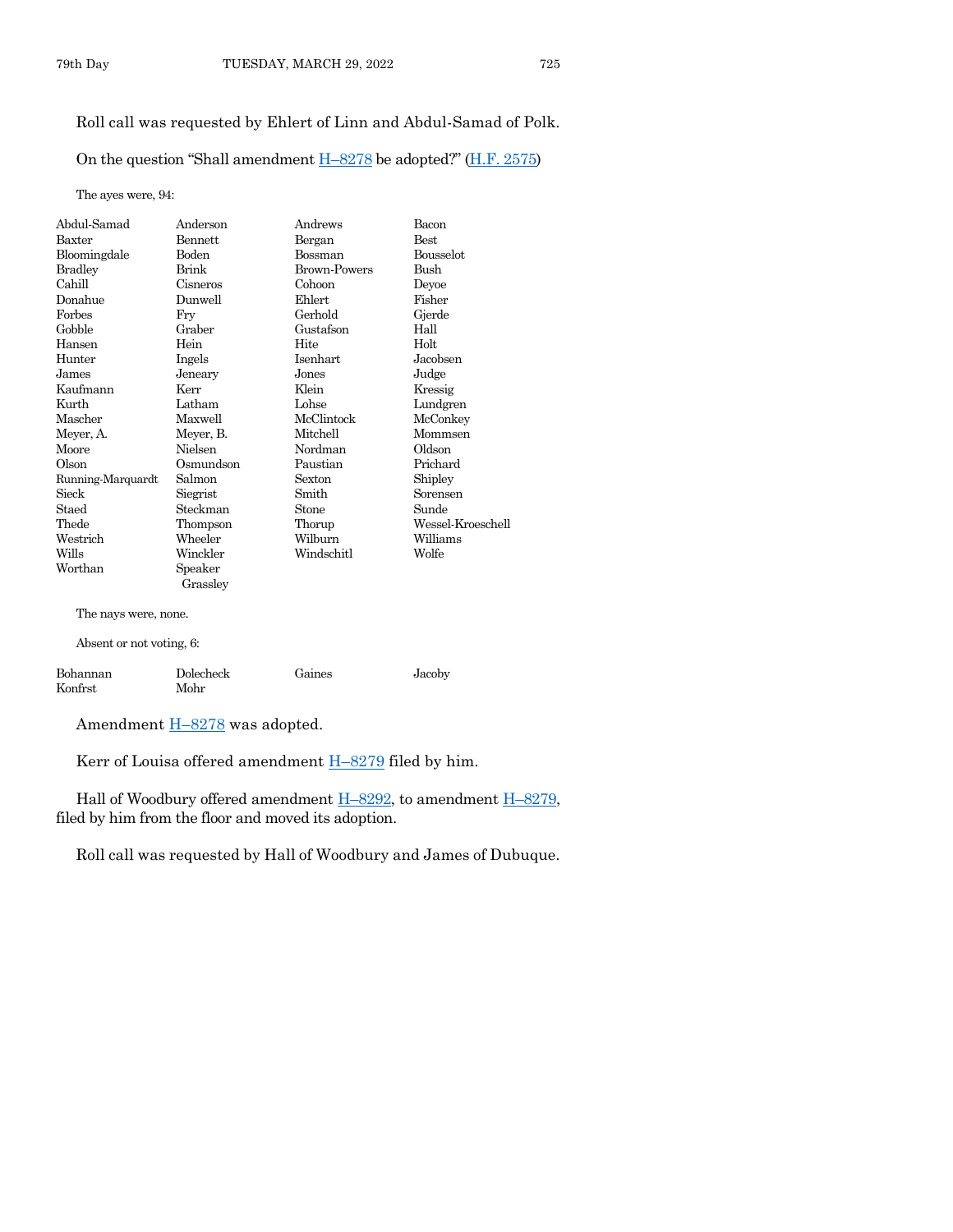## On the question "Shall amendment  $H-8292$ , to amendment  $H-8279$ , be adopted?"  $(\underline{H.F. 2575})$

#### The ayes were, 94:

| Abdul-Samad              | Anderson  | Andrews         | Bacon             |
|--------------------------|-----------|-----------------|-------------------|
| Baxter                   | Bennett   | Bergan          | Best              |
| Bloomingdale             | Boden     | Bossman         | Bousselot         |
| <b>Bradley</b>           | Brink     | Brown-Powers    | Bush              |
| Cahill                   | Cisneros  | Cohoon          | Deyoe             |
| Donahue                  | Dunwell   | Ehlert          | Fisher            |
| Forbes                   | Fry       | Gerhold         | Gjerde            |
| Gobble                   | Graber    | Gustafson       | Hall              |
| Hansen                   | Hein      | Hite            | Holt              |
| Hunter                   | Ingels    | <b>Isenhart</b> | Jacobsen          |
| James                    | Jeneary   | Jones           | Judge             |
| Kaufmann                 | Kerr      | Klein           | Kressig           |
| Kurth                    | Latham    | Lohse           | Lundgren          |
| Mascher                  | Maxwell   | McClintock      | McConkey          |
| Meyer, A.                | Meyer, B. | Mitchell        | Mommsen           |
| Moore                    | Nielsen   | Nordman         | Oldson            |
| Olson                    | Osmundson | Paustian        | Prichard          |
| Running-Marquardt        | Salmon    | Sexton          | Shipley           |
| Sieck                    | Siegrist  | Smith           | Sorensen          |
| Staed                    | Steckman  | Stone           | Sunde             |
| Thede                    | Thompson  | Thorup          | Wessel-Kroeschell |
| Westrich                 | Wheeler   | Wilburn         | Williams          |
| Wills                    | Winckler  | Windschitl      | Wolfe             |
| Worthan                  | Speaker   |                 |                   |
|                          | Grassley  |                 |                   |
| The nays were, none.     |           |                 |                   |
| Absent or not voting, 6: |           |                 |                   |

| Bohannan | Dolecheck | Gaines | Jacoby |
|----------|-----------|--------|--------|
| Konfrst  | Mohr      |        |        |

Amendment H–[8292,](https://www.legis.iowa.gov/legislation/BillBook?ga=89&ba=H8292) to amendment H–[8279,](https://www.legis.iowa.gov/legislation/BillBook?ga=89&ba=H8279) was adopted.

Kerr of Louisa moved the adoption of amendment  $H-8279$ , as amended.

Amendment H–[8279,](https://www.legis.iowa.gov/legislation/BillBook?ga=89&ba=H8279) as amended, was adopted.

Brink of Mahaska offered amendment **H-[8280](https://www.legis.iowa.gov/legislation/BillBook?ga=89&ba=H8280)** filed by Holt of Crawford.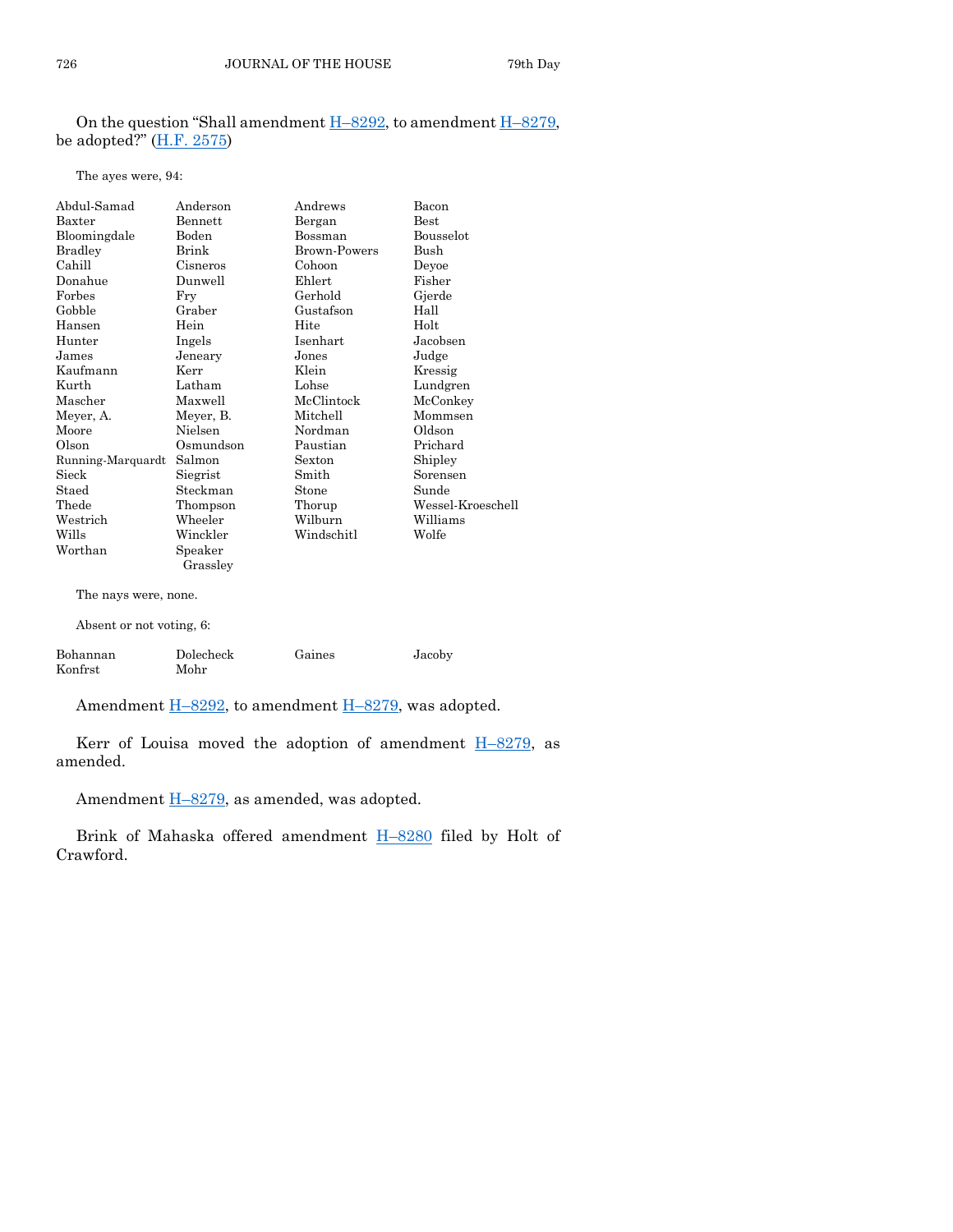Brink of Mahaska offered amendment H–[8298,](https://www.legis.iowa.gov/legislation/BillBook?ga=89&ba=H8298) to amendment H–[8280,](https://www.legis.iowa.gov/legislation/BillBook?ga=89&ba=H8280) filed by her from the floor and moved its adoption.

Amendment H-[8298,](https://www.legis.iowa.gov/legislation/BillBook?ga=89&ba=H8298) to amendment H-[8280,](https://www.legis.iowa.gov/legislation/BillBook?ga=89&ba=H8280) was adopted.

Brink of Mahaska moved the adoption of amendment H–[8280,](https://www.legis.iowa.gov/legislation/BillBook?ga=89&ba=H8280) as amended.

Roll call was requested by Wolfe of Clinton and Donahue of Linn.

On the question "Shall amendment  $H-8280$ , as amended, be adopted?" ([H.F. 2575\)](https://www.legis.iowa.gov/legislation/BillBook?ga=89&ba=HF2575)

The ayes were, 60:

| Andrews            | Bacon          | Baxter    | Bergan            |
|--------------------|----------------|-----------|-------------------|
| <b>Best</b>        | Bloomingdale   | Boden     | Bossman           |
| Bousselot          | <b>Bradley</b> | Brink     | Bush              |
| Cisneros           | Deyoe          | Dunwell   | Fisher            |
| Fry                | Gerhold        | Gobble    | Graber            |
| Gustafson          | Hein           | Hite      | Holt              |
| Ingels             | Jacobsen       | Jeneary   | Jones             |
| Judge              | Kaufmann       | Kerr      | Klein             |
| Latham             | Lohse          | Lundgren  | Mascher           |
| Maxwell            | McClintock     | Meyer, A. | Mitchell          |
| Mommsen            | Moore          | Nordman   | Osmundson         |
| Paustian           | Salmon         | Sexton    | Shipley           |
| Sieck              | Siegrist       | Sorensen  | Stone             |
| Thompson           | Thorup         | Westrich  | Wheeler           |
| Wills              | Windschitl     | Worthan   | Speaker           |
|                    |                |           | Grassley          |
| The nays were, 34: |                |           |                   |
| Abdul-Samad        | Anderson       | Bennett   | Brown-Powers      |
| Cahill             | Cohoon         | Donahue   | Ehlert            |
| Forbes             | Gjerde         | Hall      | Hansen            |
| Hunter             | Isenhart       | James     | Kressig           |
| Kurth              | McConkey       | Meyer, B. | Nielsen           |
| Oldson             | Olson          | Prichard  | Running-Marquardt |

Absent or not voting, 6:

Winckler Wolfe

| Bohannan | Dolecheck | Gaines | Jacoby |
|----------|-----------|--------|--------|
| Konfrst  | Mohr      |        |        |

Smith Staed Steckman Sunde Thede Wessel-Kroeschell Wilburn Williams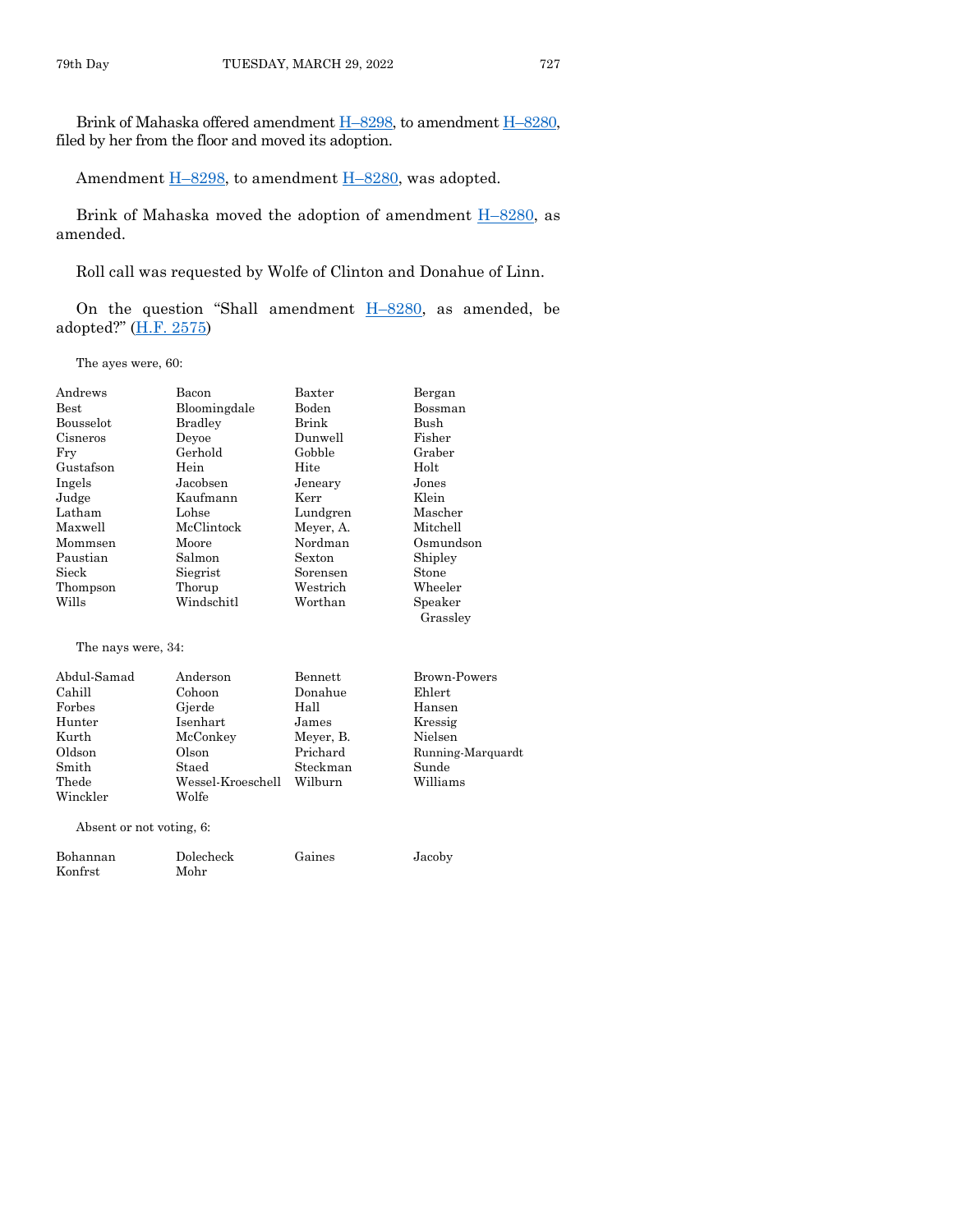Amendment  $H-8280$ , as amended, was adopted.

Winckler of Scott offered amendment H–[8281](https://www.legis.iowa.gov/legislation/BillBook?ga=89&ba=H8281) filed by her and moved its adoption.

Roll call was requested by Winckler of Scott and Abdul-Samad of Polk.

On the question "Shall amendment H–[8281](https://www.legis.iowa.gov/legislation/BillBook?ga=89&ba=H8281) be adopted?" ([H.F. 2575\)](https://www.legis.iowa.gov/legislation/BillBook?ga=89&ba=HF2575)

The ayes were, 94:

| Abdul-Samad       | Anderson  | Andrews             | Bacon             |
|-------------------|-----------|---------------------|-------------------|
| Baxter            | Bennett   | Bergan              | <b>Best</b>       |
| Bloomingdale      | Boden     | Bossman             | Bousselot         |
| <b>Bradley</b>    | Brink     | <b>Brown-Powers</b> | Bush              |
| Cahill            | Cisneros  | Cohoon              | Deyoe             |
| Donahue           | Dunwell   | Ehlert              | Fisher            |
| Forbes            | Fry       | Gerhold             | Gjerde            |
| Gobble            | Graber    | Gustafson           | Hall              |
| Hansen            | Hein      | Hite                | Holt              |
| Hunter            | Ingels    | Isenhart            | Jacobsen          |
| James             | Jeneary   | Jones               | Judge             |
| Kaufmann          | Kerr      | Klein               | Kressig           |
| Kurth             | Latham    | Lohse               | Lundgren          |
| Mascher           | Maxwell   | McClintock          | McConkey          |
| Meyer, A.         | Meyer, B. | Mitchell            | Mommsen           |
| Moore             | Nielsen   | Nordman             | Oldson            |
| Olson             | Osmundson | Paustian            | Prichard          |
| Running-Marquardt | Salmon    | Sexton              | Shipley           |
| Sieck             | Siegrist  | Smith               | Sorensen          |
| Staed             | Steckman  | Stone               | Sunde             |
| Thede             | Thompson  | Thorup              | Wessel-Kroeschell |
| Westrich          | Wheeler   | Wilburn             | Williams          |
| Wills             | Winckler  | Windschitl          | Wolfe             |
| Worthan           | Speaker   |                     |                   |
|                   | Grasslev  |                     |                   |

The nays were, none.

Absent or not voting, 6:

| Bohannan | Dolecheck | Gaines | Jacoby |
|----------|-----------|--------|--------|
| Konfrst  | Mohr      |        |        |

Amendment **H**-[8281](https://www.legis.iowa.gov/legislation/BillBook?ga=89&ba=H8281) was adopted.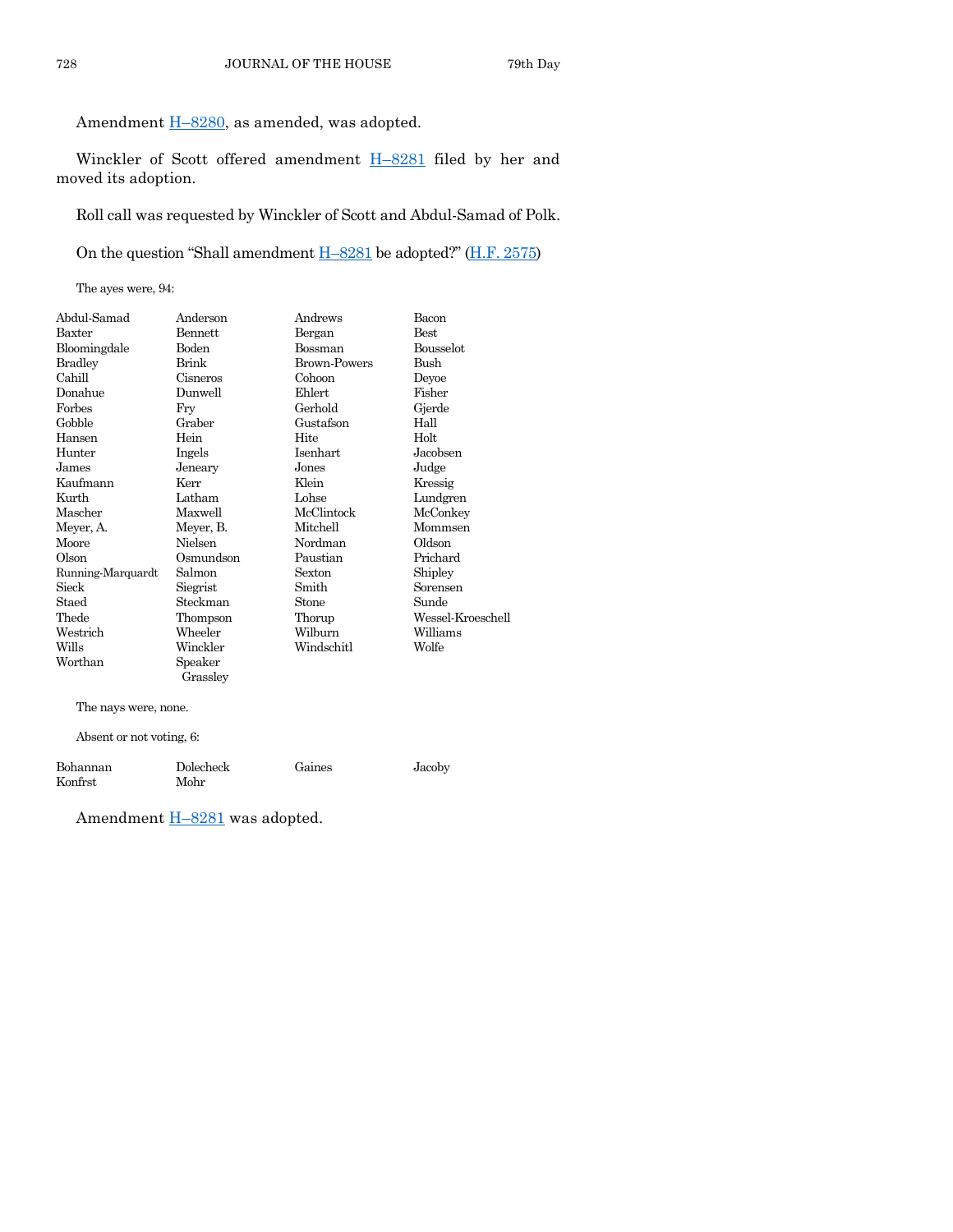Pursuant to Rule 31.8, relating to the timely filing of amendments, amendment  $\underline{H-8288}$ , filed by Hall of Woodbury from the floor, was placed out of order.

Wills of Dickinson in the chair at 8:46 p.m.

Kerr of Louisa moved that the bill be read a last time now and placed upon its passage which motion prevailed and the bill was read a last time.

On the question "Shall the bill pass?" ([H.F. 2575\)](https://www.legis.iowa.gov/legislation/BillBook?ga=89&ba=HF2575)

The ayes were, 58:

| Andrews                  | Bacon           | Baxter    | Bergan            |
|--------------------------|-----------------|-----------|-------------------|
| <b>Best</b>              | Bloomingdale    | Boden     | Bossman           |
| Bousselot                | <b>Bradley</b>  | Brink     | <b>Bush</b>       |
| Deyoe                    | Dunwell         | Fisher    | Fry               |
| Gerhold                  | Gobble          | Graber    | Grassley, Spkr.   |
| Gustafson                | Hall            | Hein      | Hite              |
| Holt                     | Ingels          | Jacobsen  | Jeneary           |
| Jones                    | Judge           | Kaufmann  | Kerr              |
| Klein                    | Latham          | Lohse     | Lundgren          |
| Maxwell                  | McClintock      | Meyer, A. | Mitchell          |
| Mommsen                  | Moore           | Nordman   | Osmundson         |
| Paustian                 | Salmon          | Sexton    | Sieck             |
| Siegrist                 | Sorensen        | Stone     | Thompson          |
| Thorup                   | Westrich        | Wheeler   | Windschitl        |
| Worthan                  | Wills.          |           |                   |
|                          | Presiding       |           |                   |
| The nays were, 36:       |                 |           |                   |
| Abdul-Samad              | Anderson        | Bennett   | Brown-Powers      |
| Cahill                   | Cisneros        | Cohoon    | Donahue           |
| Ehlert                   | Forbes          | Gjerde    | Hansen            |
| Hunter                   | <b>Isenhart</b> | James     | Kressig           |
| Kurth                    | Mascher         | McConkey  | Meyer, B.         |
| Nielsen                  | Oldson          | Olson     | Prichard          |
| Running-Marquardt        | Shipley         | Smith     | Staed             |
| Steckman                 | Sunde           | Thede     | Wessel-Kroeschell |
| Wilburn                  | Williams        | Winckler  | Wolfe             |
| Absent or not voting, 6: |                 |           |                   |

| Bohannan | Dolecheck | Gaines | Jacoby |
|----------|-----------|--------|--------|
| Konfrst  | Mohr      |        |        |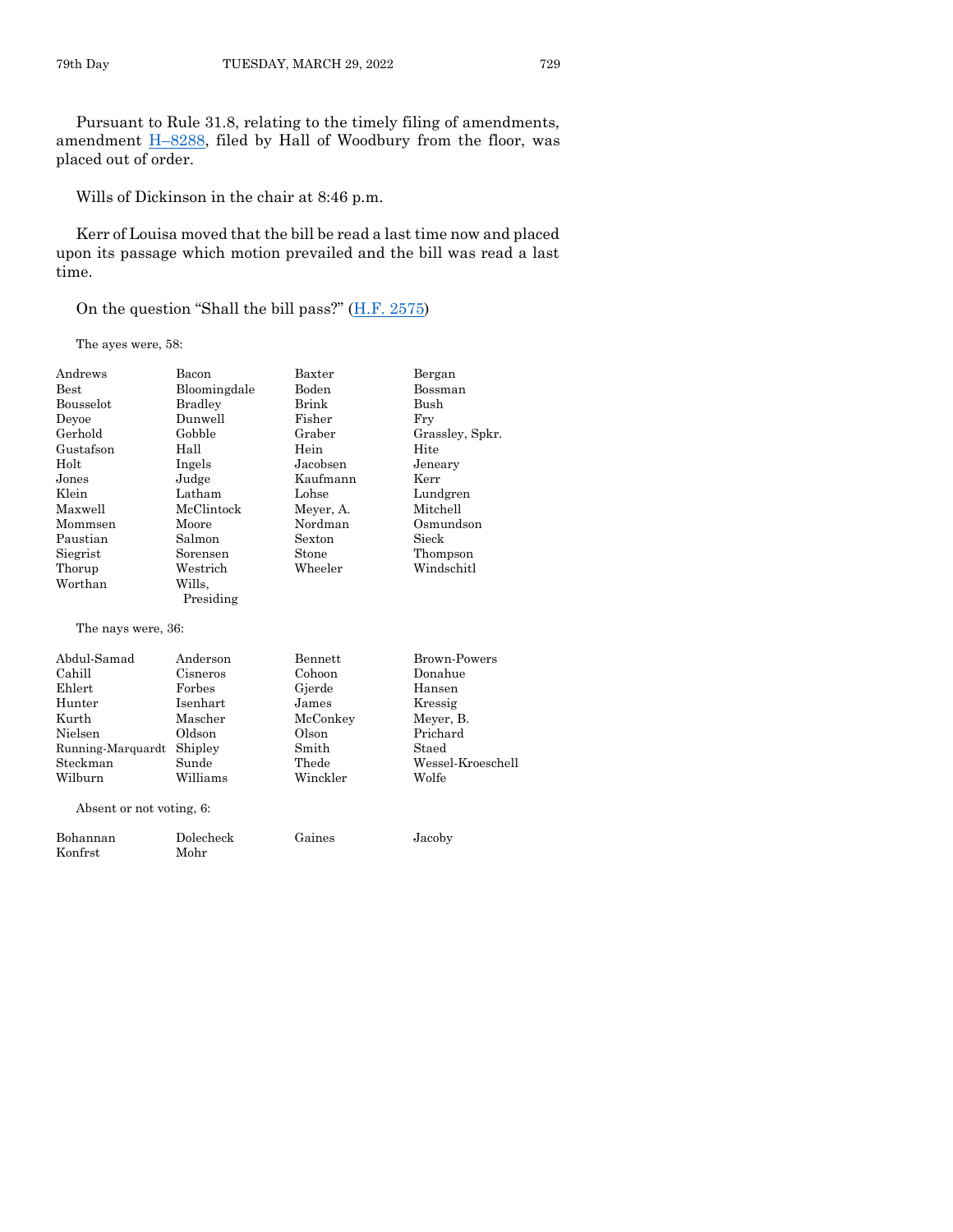The bill having received a constitutional majority was declared to have passed the House and the title, as amended, was agreed to.

# INTRODUCTION OF BILL

**[House File 2579,](https://www.legis.iowa.gov/legislation/BillBook?ga=89&ba=HF2579)** by committee on Appropriations, a bill for an act relating to and making appropriations to state departments and agencies from the rebuild Iowa infrastructure fund and the technology reinvestment fund, providing for related matters, and including effective date provisions.

Read first time and placed on the **Appropriations calendar.**

# LEAVE OF ABSENCE

Leave of absence was granted during voting as follows:

Bohannan of Johnson Dolecheck of Ringgold Gaines of Polk Jacoby of Johnson Konfrst of Polk Mohr of Scott

## IMMEDIATE MESSAGES

Windschitl of Harrison asked and received unanimous consent that the following bills be immediately messaged to the Senate: **House Files 2487, 2575, 2577** and **Senate Files 586, 2267** and **2324.**

# HOUSE FILE WITHDRAWN

Windschitl of Harrison asked and received unanimous consent to withdraw [House File 2499](https://www.legis.iowa.gov/legislation/BillBook?ga=89&ba=HF2499) from further consideration by the House.

# SUBCOMMITTEE ASSIGNMENT

#### **[House File 2572](https://www.legis.iowa.gov/legislation/BillBook?ga=89&ba=HF2572)**

Ways and Means: Kaufmann, Chair; Gjerde and Maxwell.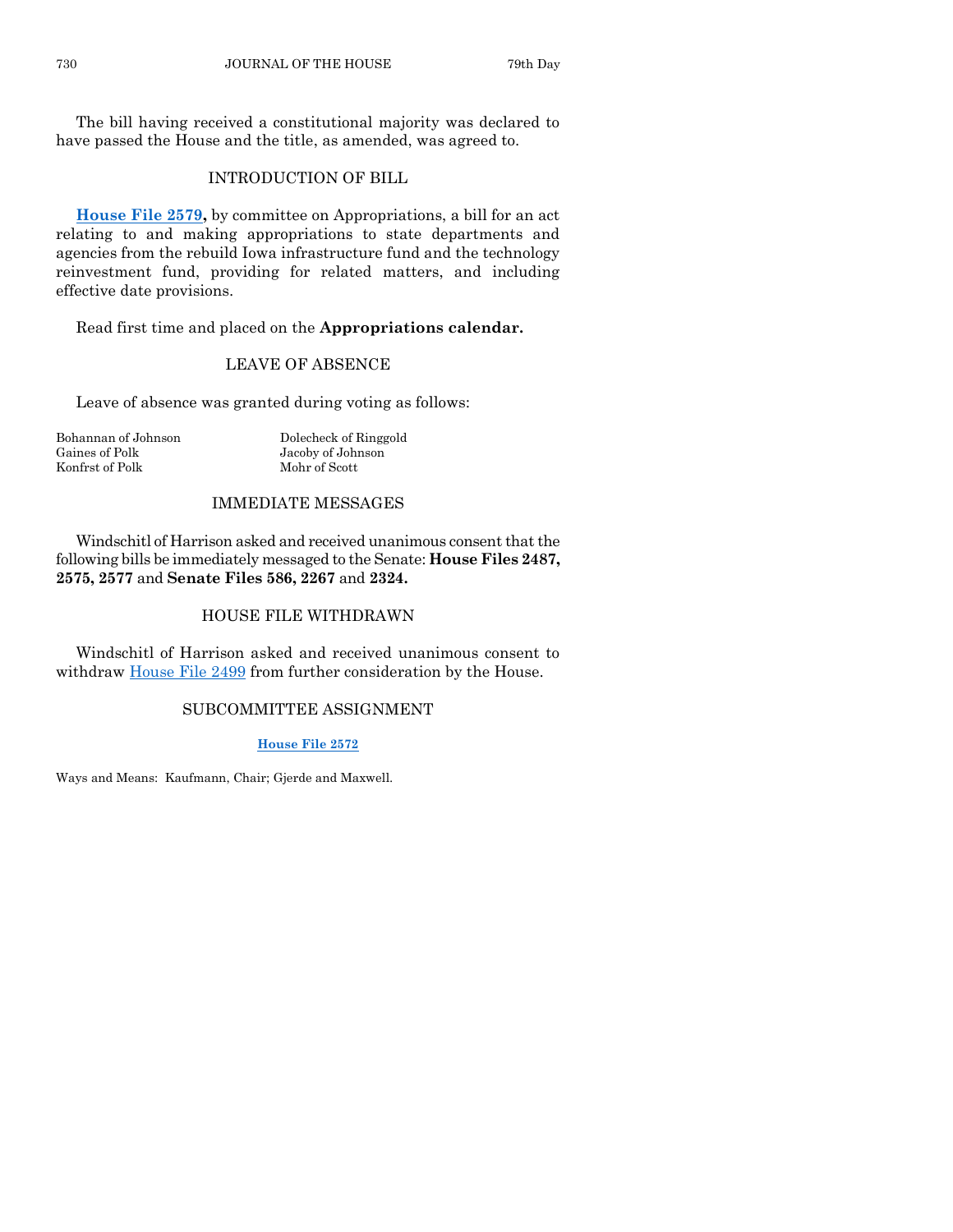#### COMMITTEE RECOMMENDATIONS

MR. SPEAKER: The Chief Clerk of the House respectfully reports that the following committee recommendations have been received and are on file in the office of the Chief Clerk:

#### MEGHAN NELSON Chief Clerk of the House

#### COMMITTEE ON APPROPRIATIONS

**Committee Bill** (Formerly LSB 5008YA), relating to and making appropriations to state departments and agencies from the rebuild Iowa infrastructure fund and the technology reinvestment fund, providing for related matters, and including effective date provisions.

Fiscal Note: **No**

Recommendation: **Do Pass** March 29, 2022.

Committee Bill (Formerly [House Study Bill 727\)](https://www.legis.iowa.gov/legislation/BillBook?ga=89&ba=HSB727), relating to area education agencies, including consolidating the area education agencies, modifying the teacher salary supplement state cost per pupil calculation, and modifying the employment terms of certain specified employees of area education agencies.

Fiscal Note: **No**

Recommendation: **Amend and Do Pass** March 29, 2022.

#### AMENDMENTS FILED

| H-8286     | H.F. | 2577 | Ingels of Fayette   |
|------------|------|------|---------------------|
| H-8287     | H.F. | 2387 | Westrich of Wapello |
| H-8288     | H.F. | 2575 | Hall of Woodbury    |
| H-8289     | H.F. | 2575 | Wills of Dickinson  |
| $H - 8290$ | H.F. | 2239 | Senate amendment    |
| $H - 8291$ | H.F. | 736  | Senate amendment    |
| H-8292     | H.F. | 2575 | Hall of Woodbury    |
| $H - 8293$ | H.F. | 803  | Senate amendment    |
| $H - 8294$ | H.F. | 2571 | Nielsen of Johnson  |
| $H - 8295$ | H.F. | 2575 | Wills of Dickinson  |
| $H - 8296$ | H.F. | 2575 | Winckler of Scott   |
| $H - 8297$ | H.F. | 2575 | Winckler of Scott   |
| H-8298     | H.F. | 2575 | Brink of Mahaska    |
| -8299      | H.F. | 2577 | Gobble of Polk      |
|            |      |      |                     |